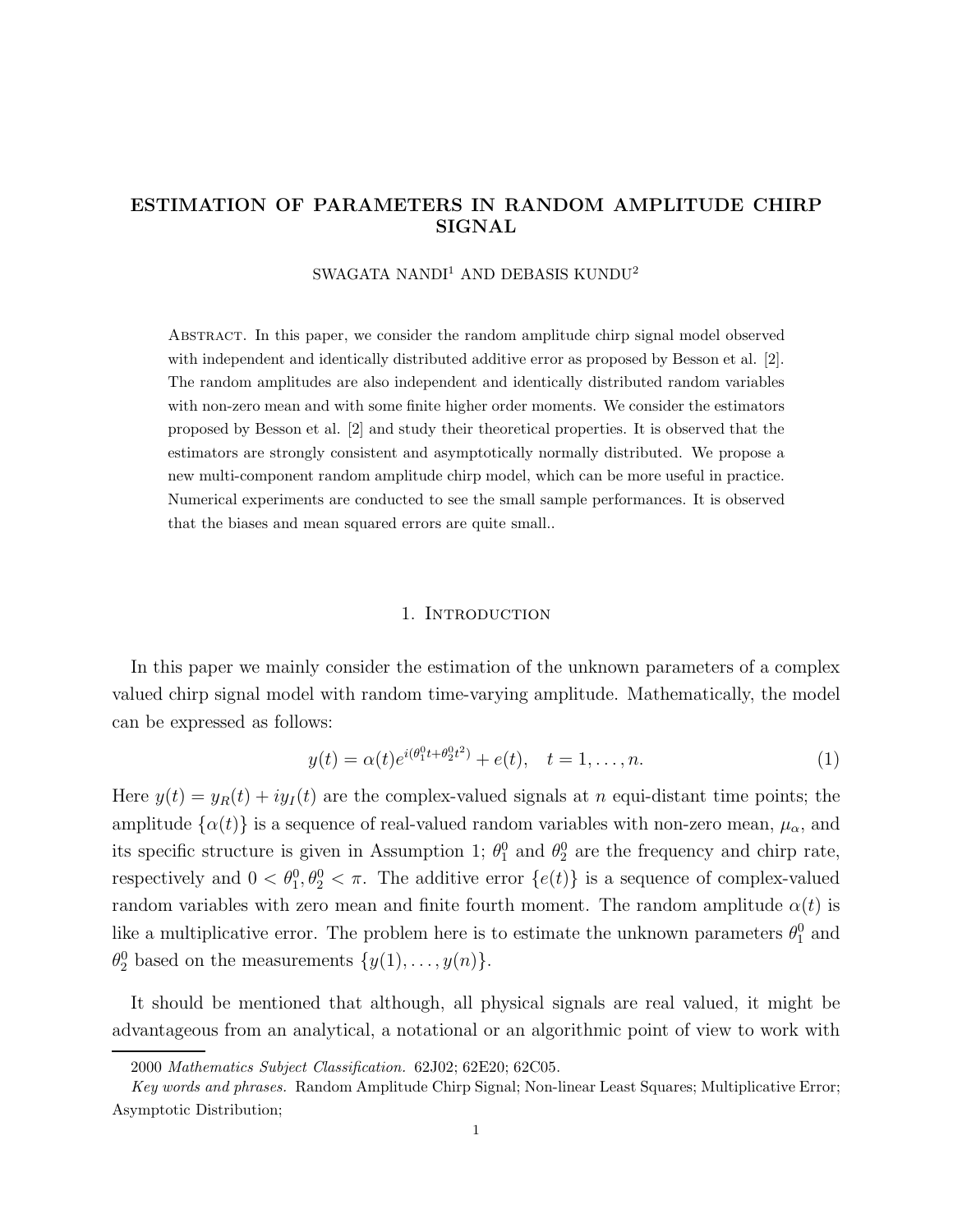signals in their analytic form which is complex valued, see for example Gabor [7]. For a real valued continuous signal, its analytic form can be easily obtained using the Hilbert transformation. Therefore, it is quite natural to work with complex valued signals and develop the necessary properties associated with the complex model and use them to the corresponding real model. Due to this reason, in most of the signal processing literature it is observed that the complex valued models are being used for analytical derivation or for algorithmic development, although they can be easily used for analyzing any real valued signal, see for example Stoica and Moses [13].

Model (1) is known as the random amplitude chirp signal model and it was first introduced by Besson et al. [2]. It has been mentioned by the authors that This kind of signal arises in many applications of signal processing, one of the most important being the radar problem. For instance, consider a radar illuminating a target. Then, the transmitted signal will be affected by two different phenomena. First, it will undergo a phase shift induced by the distance and relative motion between the target and the receiver. Assuming this motion is continuous and differentiable, the phase shift can be adequately modeled as  $\phi(t) = a_0 + a_1 t +$  $a_2 t^2,$  where the parameters  $a_1$  and  $a_2$  are either related to speed and acceleration or range and speed, depending on what the radar is intended for and on the kind of waveforms transmitted. The second phenomenon to be accounted for is amplitude distortion caused either by target fluctuation or scattering of the medium (e.g. fading).

Note that Besson et al. [2] originally considered the following model

$$
y(t) = \alpha(t)e^{i(\theta_0^0 + \theta_1^0 t + \theta_2^0 t^2)} + e(t), \quad t = 1, \dots, n,
$$
\n(2)

where  $\alpha(t)$ ,  $e(t)$ ,  $\theta_1^0$ ,  $\theta_2^0$  are same as in (1), but in model (2), there is a phase term  $\theta_0$ , which has not been considered in model (1). It can be easily observed that when the mean of the multiplicative error,  $\mu_{\alpha}$ , is unknown and a phase term  $\theta_0^0$ , which is also unknown, is present, then both are not identifiable. Therefore, if both are present one has to be known. So a separate phase term has not been considered in our model (1), and it is basically included in  $\alpha(t)$  without loss of any generality. Hence, (1) and (2) are equivalent models.

Model (1) can be seen as a generalized version of the chirp model, where  $\alpha(t)$  is a constant function of t. An extensive amount of work has been done on different aspects of a chirp model because of its wide scale applicability, see for example, Abatzoglou [1], Farquharson et al. [5], Gini et al. [8], Grover et al. [9] and the references cited therein. Model (1) can also be seen as a generalized version of the random amplitude sinusoidal model when  $\theta_2^0 = 0$ . The random amplitude sinusoidal model also has received a considerable amount of attention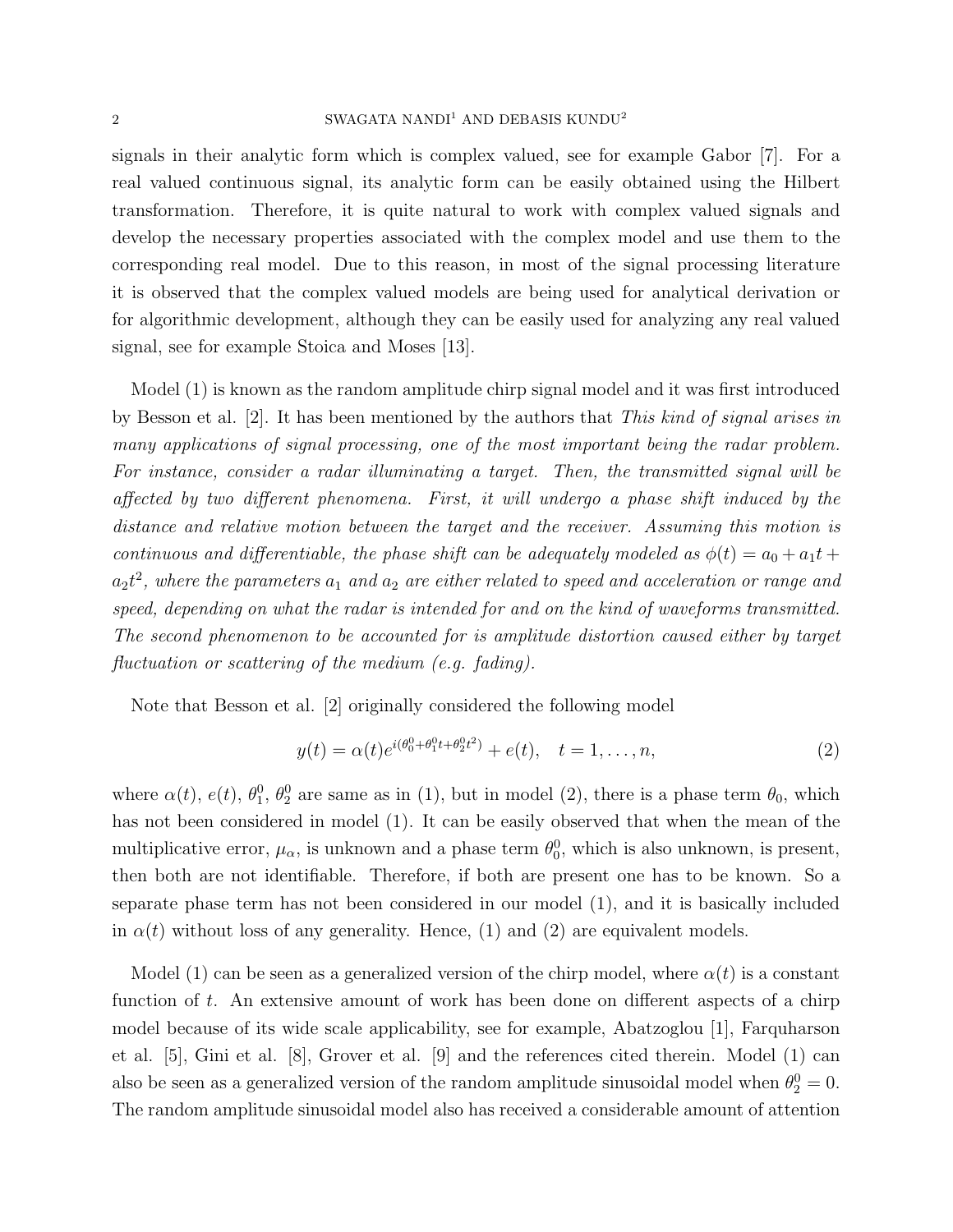in the signal processing literature, see for example Francos and Friedlander [6], Besson and Stoica [3], Zhou and Ginnakis [14] etc. Finally, if  $\theta_2^0 = 0$  and  $\alpha(t)$  is constant, then Model (1) becomes the sinusoidal model, which is one of the most studied models in the statistical signal processing literature, see for example, the monograph by Kundu and Nandi [10].

The main aim of this paper is to consider the estimation of the parameters  $\theta_1^0$  and  $\theta_2^0$  and study their theoretical properties under suitable assumptions on  $\alpha(t)$  and  $e(t)$ . Besson et al. [2] proposed a new estimation procedure of  $\theta_1^0$  and  $\theta_2^0$  and showed that the performances of their estimators are quite satisfactory. The details about the procedure are provided in Section 2. They provided some heuristic argument regarding the properties of these estimators and obtained the approximate theoretical variances of these estimators. In this paper we have shown that under a reasonable set of assumptions on the model parameters and on the error random variables, the proposed estimators are strongly consistent and they are asymptotically normally distributed. Finally we propose a multicomponent random amplitude chirp model along the same line as the multicomponent chirp model of Djurić and Kay [4], and we extend the results in this case. We perform some extensive simulation experiments to see how the estimators behave for different sample sizes and for different error variances. The performances are quite satisfactory. The performances of the estimators in simulation study is as per the theoretical results obtained in this paper.

In Section 2, we provide the necessary assumptions and establish the consistency and the asymptotic normality properties of the estimators proposed by Besson et al. [2] in case of single component model. We propose a multicomponent random amplitude chirp model in Section 3 and extend our results of Section 2 in this case. Extensive numerical experiments and the analysis of a real dataset are presented in Section 4 and Section 5, respectively. Finally, we conclude the paper in Section 6.

## 2. Estimation of Parameters of Random Amplitude Single Chirp Model

In this section, we discuss the problem of estimation of unknown parameters, namely, the frequency and chirp rate present in model (1). The following assumptions on the random amplitude, the additive error and the true values of the parameters are required.

**Assumption 1.** The multiplicative error  $\{\alpha(t)\}\$ is a sequence of independent and identically distributed (i.i.d.) real-valued random variables with mean  $\mu_{\alpha}$ , variance  $\sigma_{\alpha}^2$ ,  $\mu_{\alpha} \neq 0$  and  $\sigma_{\alpha}^2 > 0$ . The fourth moment of  $\{\alpha(t)\}$  exists.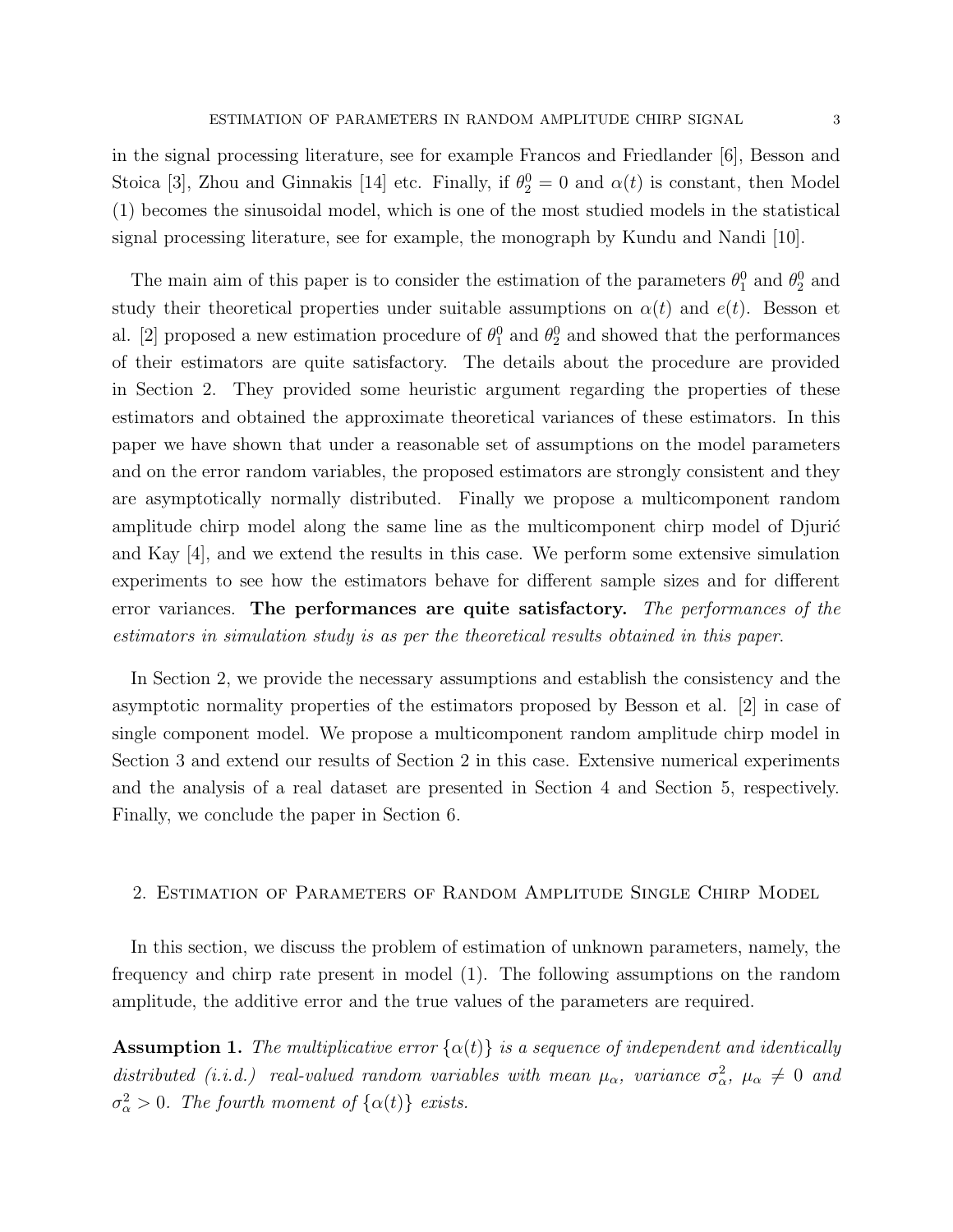**Assumption 2.** The additive error  $\{e(t)\}\$ is a sequence of complex-valued i.i.d. random variables with mean zero and variance  $\sigma^2$ . Write  $e(t) = e_R(t) + ie_I(t)$ , then  $\{e_R(t)\}\$  and  ${e_I(t)}$  are i.i.d.  $(0, \frac{\sigma^2}{2})$  $\frac{f^2}{2}$ ), have finite fourth moment  $\gamma$  and are independently distributed.

**Assumption 3.**  $\{e(t)\}\$ is assumed to be independent of  $\{\alpha(t)\}\$ .

**Assumption 4.**  $(\theta_1^0, \theta_2^0)$  is an interior point of its parameter space  $[0, \pi] \times [0, \pi]$ , that is, the space of admissible parameter values.

Note that in Assumptions 1 and 2 the existence of the fourth order moments has been assumed. The existence of fourth moment of the additive error has been assumed for constant amplitude chirp model also, see for example Nandi and Kundu [12]. Moreover, often the errors are assumed to be Gaussian, and in that case all the moments are finite, hence Assumptions 1 and 2 hold true.

We consider the same estimators as proposed by Besson et al. [2]. We do not assume any specific distribution of  ${e(t)}$  like Besson et al. [2], where it is assumed that  ${e(t)}$  is complex circular Gaussian process. Our aim is to estimate the parameters  $\theta_1$  and  $\theta_2$  given a sample of size *n* from model (1). Write  $\boldsymbol{\theta} = (\theta_1, \theta_2)$  and  $\boldsymbol{\theta}^0$  be the true value of  $\boldsymbol{\theta}$ . Define

$$
Q(\boldsymbol{\theta}) = \frac{1}{n} \left| \sum_{t=1}^{n} y^2(t) e^{-i2(\theta_1 t + \theta_2 t^2)} \right|^2.
$$
 (3)

Note that  $Q(\boldsymbol{\theta})$  is the periodogram function of  $y^2(t)$  with exponent replaced by twice the usual periodogram exponent. The unknown parameters  $\theta_1$  and  $\theta_2$  are estimated by maximizing  $Q(\boldsymbol{\theta})$ . Let  $\widehat{\boldsymbol{\theta}} = (\widehat{\theta}_1, \widehat{\theta}_2)$  be the maximizer of  $Q(\boldsymbol{\theta})$ , then

$$
\widehat{\boldsymbol{\theta}} = \arg \max_{\boldsymbol{\theta}} Q(\boldsymbol{\theta}). \tag{4}
$$

If we write  $y^2(t) = z(t)$ , and  $2\theta_1 = \beta_1$  and  $2\theta_2 = \beta_2$ , then  $Q(\theta)$  is nothing but the usual periodogram function for chirp model. The explicit expressions for real and imaginary parts of  $z(t)$ , say  $z_R(t)$  and  $z_I(t)$  are given in Appendix A. Note that the maximization of  $Q(\theta)$ , as given in (4), can be obtained by any two-dimensional optimization method over a bounded region namely  $[0, \pi] \times [0, \pi]$ . We have used downhill-simplex method for this optimization.

Under Assumptions 1-4, we prove the strong consistency of the proposed estimators and derive the asymptotic distribution. To prove the consistency, we need that the random amplitude  $\alpha(t)$  has non-zero mean and finite variance. The existence of fourth moment is required to develop the asymptotic distribution. We state the results in the following theorems. Theorem 2.1 is proved in Appendix A and Theorem 2.2 is in Appendix B.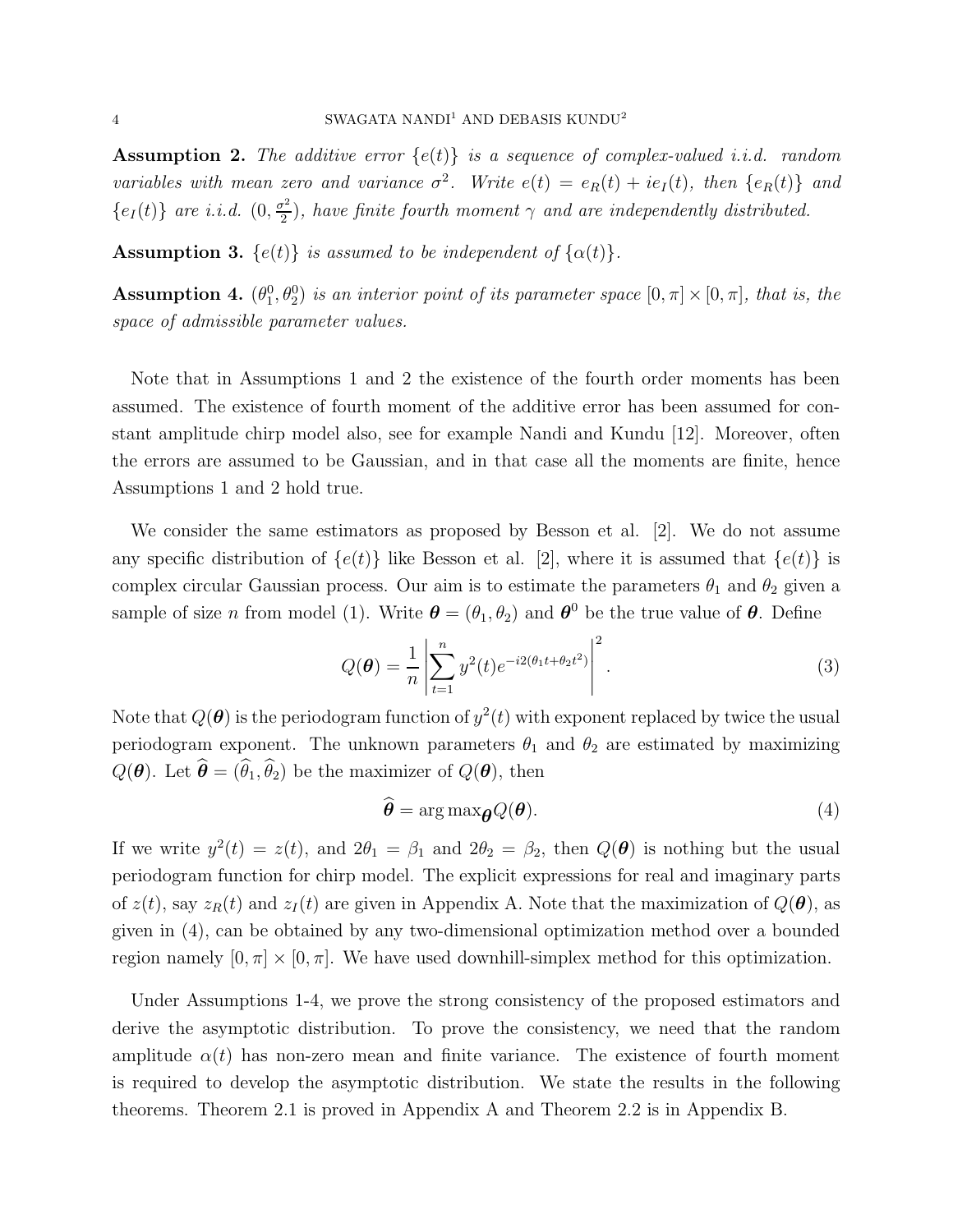THEOREM 2.1. Under Assumptions 1-4,  $\hat{\theta}_1$  and  $\hat{\theta}_2$  defined in (4), are strongly consistent estimators of  $\theta_1^0$  and  $\theta_2^0$ , respectively.

THEOREM 2.2. Under Assumptions 1-4, as  $n \to \infty$ ,

$$
(\widehat{\boldsymbol{\theta}} - \boldsymbol{\theta}^0) \mathbf{D}^{-1} \stackrel{d}{\longrightarrow} \mathcal{N}_2(\mathbf{0}, 4(\sigma_\alpha^2 + \mu_\alpha^2)^2 \mathbf{\Sigma}^{-1} \mathbf{\Gamma} \mathbf{\Sigma}^{-1})
$$

where with  $C_{\alpha} = 8(\sigma_{\alpha}^2 + \mu_{\alpha}^2)\sigma^2 + \frac{1}{2}$  $rac{1}{2}\gamma + \frac{1}{8}$  $\frac{1}{8}\sigma^4$ ,  $\left(n^{-\frac{3}{2}} \ 0\right)$ 

$$
\mathbf{D} = \begin{pmatrix} n^{-\frac{3}{2}} & 0 \\ 0 & n^{-\frac{5}{2}} \end{pmatrix}, \quad \mathbf{\Sigma} = \frac{2(\sigma_{\alpha}^2 + \mu_{\alpha}^2)^2}{3} \begin{pmatrix} 1 & 1 \\ 1 & \frac{16}{15} \end{pmatrix}, \quad \mathbf{\Gamma} = C_{\alpha} \begin{bmatrix} \frac{1}{3} & \frac{1}{4} \\ \frac{1}{4} & \frac{1}{5} \end{bmatrix}.
$$

and  $\stackrel{d}{\longrightarrow}$  denotes convergence in distribution.

**Remark 1.** It can be shown explicitly that the asymptotic variances of  $\hat{\theta}_1$  and  $\hat{\theta}_2$  are

$$
\begin{array}{rcl}\n\text{Var}(\widehat{\theta}_{1}) & = & \frac{93}{n^{3}(\sigma_{\alpha}^{2} + \mu_{\alpha}^{2})^{2}} \Big[ 8(\sigma_{\alpha}^{2} + \mu_{\alpha}^{2})\sigma^{2} + \frac{1}{2}\gamma + \frac{1}{8}\sigma^{4} \Big] \\
\text{Var}(\widehat{\theta}_{2}) & = & \frac{135}{n^{5}(\sigma_{\alpha}^{2} + \mu_{\alpha}^{2})^{2}} \Big[ 8(\sigma_{\alpha}^{2} + \mu_{\alpha}^{2})\sigma^{2} + \frac{1}{2}\gamma + \frac{1}{8}\sigma^{4} \Big].\n\end{array}
$$

In case the sequence of additive error is Gaussian with mean zero and variance  $\sigma^2$ , then the fourth moment is  $3\sigma^4$  and asymptotic variances reduce to

$$
Var(\hat{\theta}_1) = \frac{93}{n^3(\sigma_{\alpha}^2 + \mu_{\alpha}^2)^2} \left[ 8(\sigma_{\alpha}^2 + \mu_{\alpha}^2) \sigma^2 + \frac{13}{8} \sigma^4 \right]
$$
  

$$
Var(\hat{\theta}_2) = \frac{135}{n^5(\sigma_{\alpha}^2 + \mu_{\alpha}^2)^2} \left[ 8(\sigma_{\alpha}^2 + \mu_{\alpha}^2) \sigma^2 + \frac{13}{8} \sigma^4 \right].
$$

The asymptotic variances of  $\theta_1$  and  $\theta_2$ , obtained by Besson et al. [2] are

$$
Var(\hat{\theta}_1) = \frac{96}{n^3} \frac{(\sigma_{\alpha}^2 + \mu_{\alpha}^2)\sigma^2 + .5\sigma^4}{(\sigma_{\alpha}^2 + \mu_{\alpha}^2)^2}, \quad Var(\hat{\theta}_2) = \frac{90}{n^5} \frac{(\sigma_{\alpha}^2 + \mu_{\alpha}^2)\sigma^2 + .5\sigma^4}{(\sigma_{\alpha}^2 + \mu_{\alpha}^2)^2}
$$

**Remark 2.** The asymptotic variances of  $\hat{\theta}_1$  and  $\hat{\theta}_2$  depend on the mean  $\mu_\alpha$  and variance  $\sigma_{\alpha}^2$  of the random amplitude and variance  $\sigma^2$  and fourth moment  $\gamma$  of the additive error. According to Theorem 2.2,  $\hat{\theta}_1 = O_p(n^{-\frac{3}{2}})$  and  $\hat{\theta}_2 = O_p(n^{-\frac{5}{2}})$ , where  $O_p(.)$  denotes bounded in probability as  $n \to \infty$ . Therefore, for a given sample size, the chirp rate  $\theta_2$  can be estimated more accurately than the frequency  $\theta_1$ .

**Remark 3.** The random amplitude sinusoidal signal (complex) model  $y(t) = \alpha(t)e^{i\theta_t^0 t} + e(t)$ is a special case of model (1). In this case, the effective frequency does not change over time and is constant since the chirp rate  $\theta_2^0 = 0$ . The unknown frequency can be estimated by maximizing a similar function as  $Q(\theta)$ , defined in (3). The consistency and asymptotic normality of the estimator follow in the same way.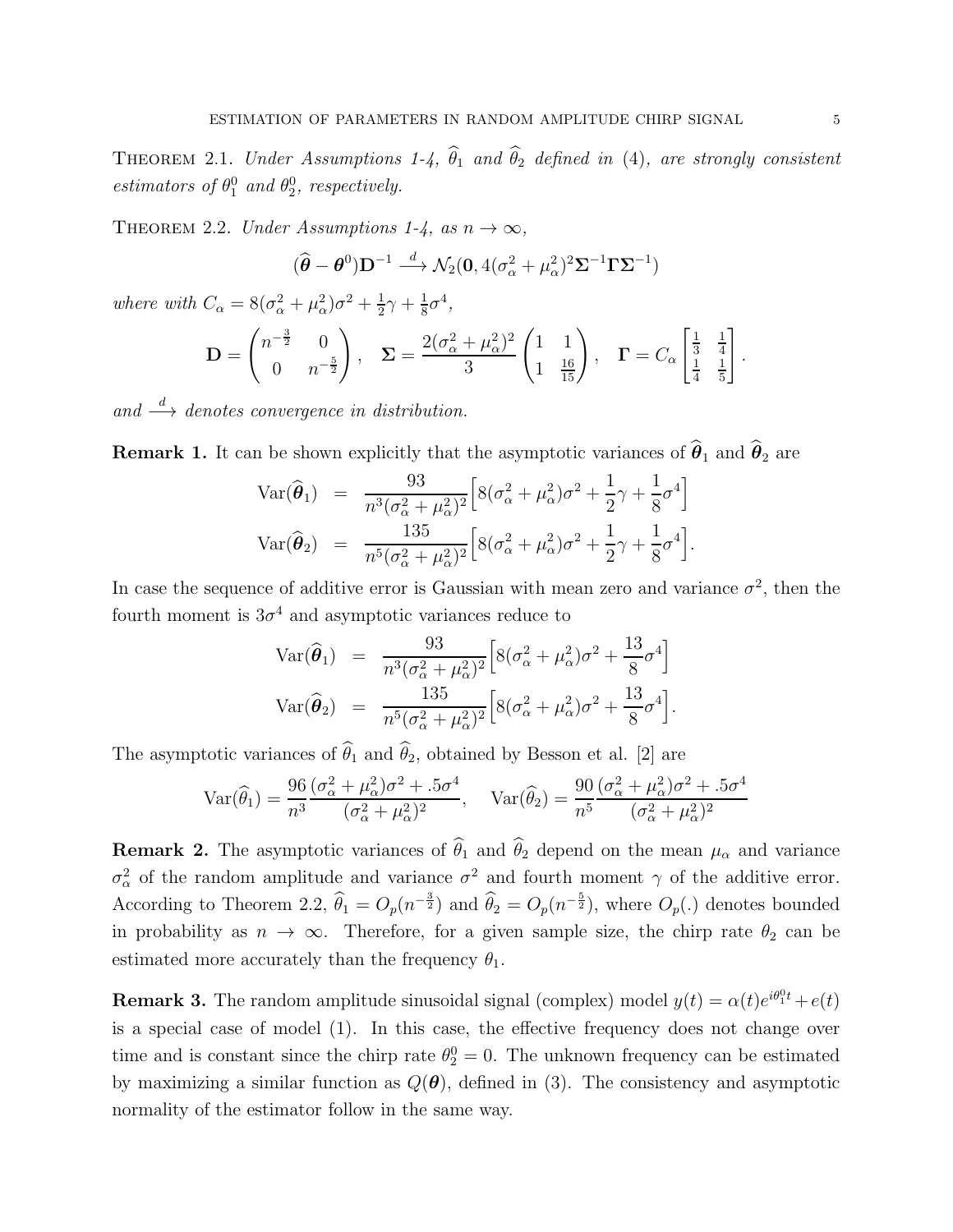Remark 4. Random amplitude generalized chirp is a complex-valued model of the form  $y(t) = \alpha(t)e^{i(\theta_1^0 t + \theta_2^0 t^2 + \dots + \theta_q^0 t^q)} + e(t)$ . In this case, the chirp rate is not linear and the change in frequency is governed by the term  $\theta_2^0 t^2 + \cdots + \theta_q^0 t^q$ . The parameters are estimated using a periodogram like function of the squared signal. Under similar assumptions on  $\alpha(t)$ ,  $e(t)$ and true values of the parameter as in model (1), the consistency and asymptotic normality can be obtained.

#### 3. Multi-component Model

In this section, we consider a general model, where instead of a single frequency and chirp rate pair, p such pairs are present. The model can be written as

$$
y(t) = \sum_{k=1}^{p} \alpha_k(t) e^{i(\theta_{1k}^0 t + \theta_{2k}^0)} + e(t); \quad t = 1, \dots, n.
$$
 (5)

The sequence of additive errors  $\{e(t)\}\$ is complex-valued and satisfies Assumption 2 similar to the single component model. The sequences of multiplicative errors,  $\{\alpha_1(t)\}\dots\{\alpha_p(t)\}\$ are sequences of i.i.d. errors and satisfy the following assumptions.

**Assumption 5.** The multiplicative error corresponding to k-th component  $\{\alpha_k(t)\}\$ is a sequence of *i.i.d.* real-valued random variables with mean  $\mu_{k\alpha}$ , variance  $\sigma_{k\alpha}^2$ , and finite fourth moment,  $\mu_{k\alpha} \neq 0$  and  $\sigma_{k\alpha}^2 > 0$ ,  $k = 1, \ldots, p$ . Additionally,  $\{\alpha_j(t)\}\$  and  $\{\alpha_k(t)\}\$  for  $j \neq k$ are independent.

**Assumption 6.**  $\{e(t)\}\$ is assumed to be independent of  $\{\alpha_1(t)\},\ldots,\{\alpha_p(t)\}\$ .

Assumption 7.  $\{(\theta_{11}^0, \theta_{21}^0), (\theta_{12}^0, \theta_{22}^0), \ldots, (\theta_{1p}^0, \theta_{2p}^0)\}\$ is an interior point of its parameter space and  $(\theta_{1j}^0, \theta_{2j}^0) \neq (\theta_{1k}^0, \theta_{2k}^0)$  for  $j \neq k, j, k = 1, ..., p$ .

The unknown parameters for multicomponent models are estimated by maximizing  $Q(\theta)$ locally. We write  $\theta_k = (\theta_{1k}, \theta_{2k})$  and let  $\theta_k^0$  be the true value of  $\theta_k$ . We use the notation  $N_k$ as a neighborhood of  $\theta_k^0$  such that for  $j \neq k$ ,  $\theta_j^0 \notin N_k$ . Estimate  $\theta_k$  as

$$
\widehat{\boldsymbol{\theta}}_k = \arg \max_{(\theta_1, \theta_2) \in N_k} \frac{1}{n} \left| \sum_{t=1}^n y^2(t) e^{-i2(\theta_1 t + \theta_2 t^2)} \right|^2 = \arg \max_{(\theta_1, \theta_2) \in N_k} Q_p(\boldsymbol{\theta}),
$$

where  $y(t)$  is given in (5). Write  $y^2(t) = z^p(t) = z_R^p$  $R_R^p(t) + iz_I^p(t);$  p is to denote a p-component model. The exact expression of  $z_R^p$  $\frac{p}{R}(t)$  and  $z_I^p$  $I_I^p(t)$  are given in Appendix C. Then,  $\widehat{\boldsymbol{\theta}}_k$  is obtained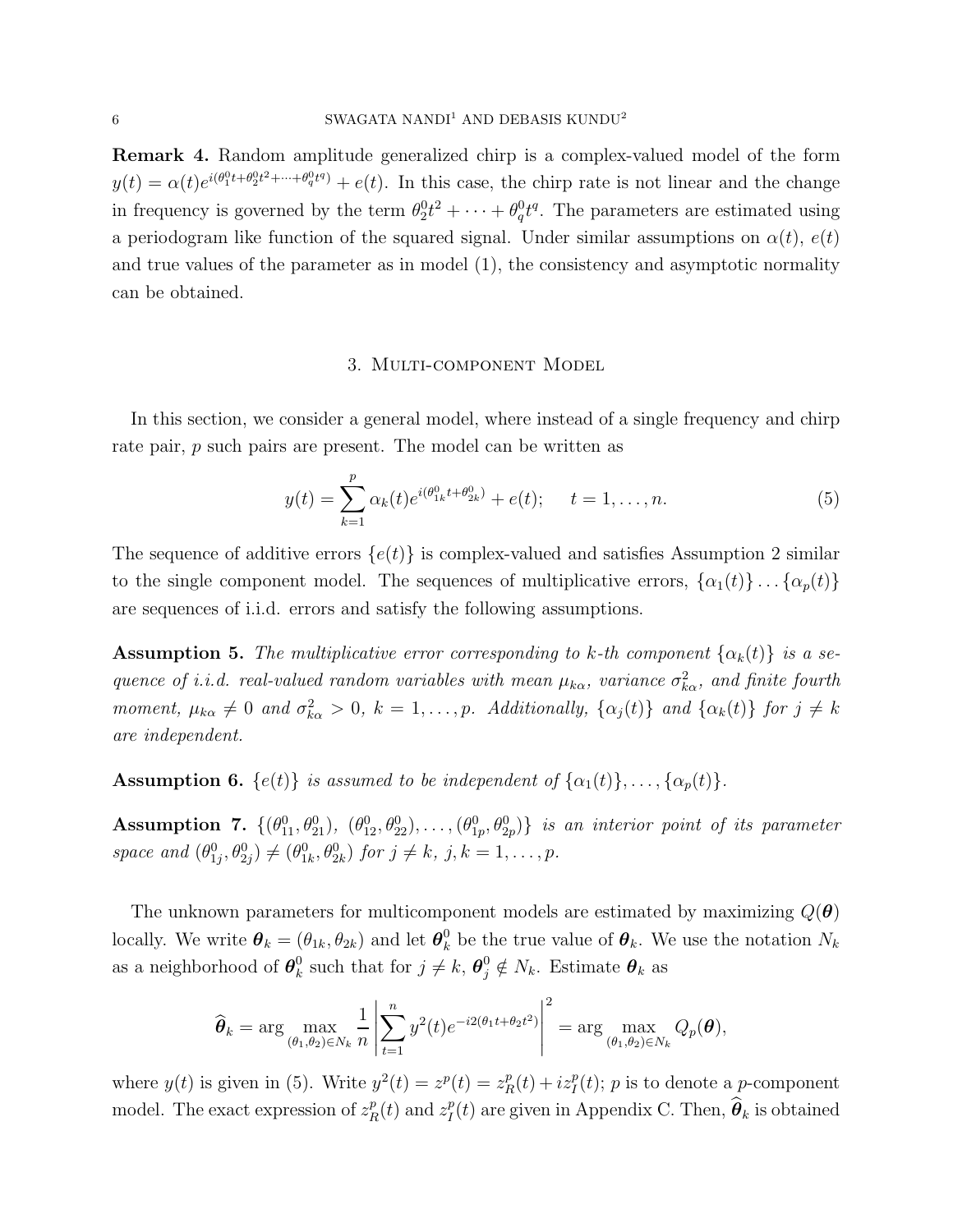as the argument of the maximum of

$$
Q_p(\theta) = \frac{1}{n} \left[ \sum_{t=1}^n \left\{ z_R^p(t) \cos(2(\theta_1 t + \theta_2 t^2)) + z_I^p(t) \sin(2(\theta_1 t + \theta_2 t^2)) \right\} \right]^2 +
$$
  

$$
\frac{1}{n} \left[ \sum_{t=1}^n \left\{ -z_R^p(t) \sin(2(\theta_1 t + \theta_2 t^2)) + z_I^p(t) \cos(2(\theta_1 t + \theta_2 t^2)) \right\} \right]^2
$$

in  $N_k$ . Note that in this case to compute the estimators of the unknown parameters, we need to solve p two-dimensional optimization problems over bounded region and we have used the downhill-simplex method in simulation. Now we have the following results.

THEOREM 3.1. Under Assumptions 2, and 5-7,  $\hat{\theta}_k$ , which maximizes  $Q_p(\theta)$  in  $N_k$ , is a strongly consistent estimator of  $\boldsymbol{\theta}_k^0$ .

THEOREM 3.2. Under Assumptions 2, and 5-7, as  $n \to \infty$ 

$$
(\widehat{\boldsymbol{\theta}}_k - \boldsymbol{\theta}_k^0)\mathbf{D}^{-1} \stackrel{d}{\longrightarrow} \mathcal{N}_2(\mathbf{0}, 4(\sigma_{k\alpha}^2 + \mu_{k\alpha}^2)^2\mathbf{\Sigma}_k^{-1}\mathbf{\Gamma}_k\mathbf{\Sigma}_k^{-1})
$$

where with  $C_{k\alpha} = 8(\sigma_{k\alpha}^2 + \mu_{k\alpha}^2)\sigma^2 + \frac{1}{2}$  $rac{1}{2}\gamma + \frac{1}{8}$  $\frac{1}{8} \sigma^4$ ; **D** is same as defined in previous section and

$$
\Sigma_k = \frac{2(\sigma_{k\alpha}^2 + \mu_{k\alpha}^2)^2}{3} \begin{pmatrix} 1 & 1 \\ 1 & \frac{16}{15} \end{pmatrix}, \quad \Gamma_k = C_{k\alpha} \begin{bmatrix} \frac{1}{3} & \frac{1}{4} \\ \frac{1}{4} & \frac{1}{5} \end{bmatrix}.
$$

THEOREM 3.3. Under Assumptions 2, and 5-7,  $(\widehat{\theta}_k - \theta_k^0)D^{-1}$  and  $(\widehat{\theta}_j - \theta_j^0)D^{-1}$  for  $k \neq j$ are asymptotically independently distributed.

The proof of Theorem 3.1 is given in Appendix C. The proof of Theorem 3.2 goes along the same line as the proof of Theorem 2.2 once we have equivalent results of Lemma 5 (see Appendix A) for the multicomponent model (5) using  $z_R^p$  $\frac{p}{R}(t)$  and  $z_I^p$  $I_I^p(t)$  instead of  $z_R(t)$  and  $z_I(t)$ , respectively. A lemma, similar to Lemma 5, has been stated and proved in Appendix C as Lemma 6. Therefore, the proof of Theorem 3.2 is omitted to avoid repetition. Theorem 3.3 is proved in Appendix D.

### 4. Numerical Experiments

In this section, we present results of numerical experiments based on simulation. We consider two models, the first one is a random amplitude single chirp model and is given by

Model 1: 
$$
y(t) = \alpha(t)e^{i(\theta_1^0 t + \theta_2^0 t^2)} + e(t), \quad t = 1, ..., n
$$
 (6)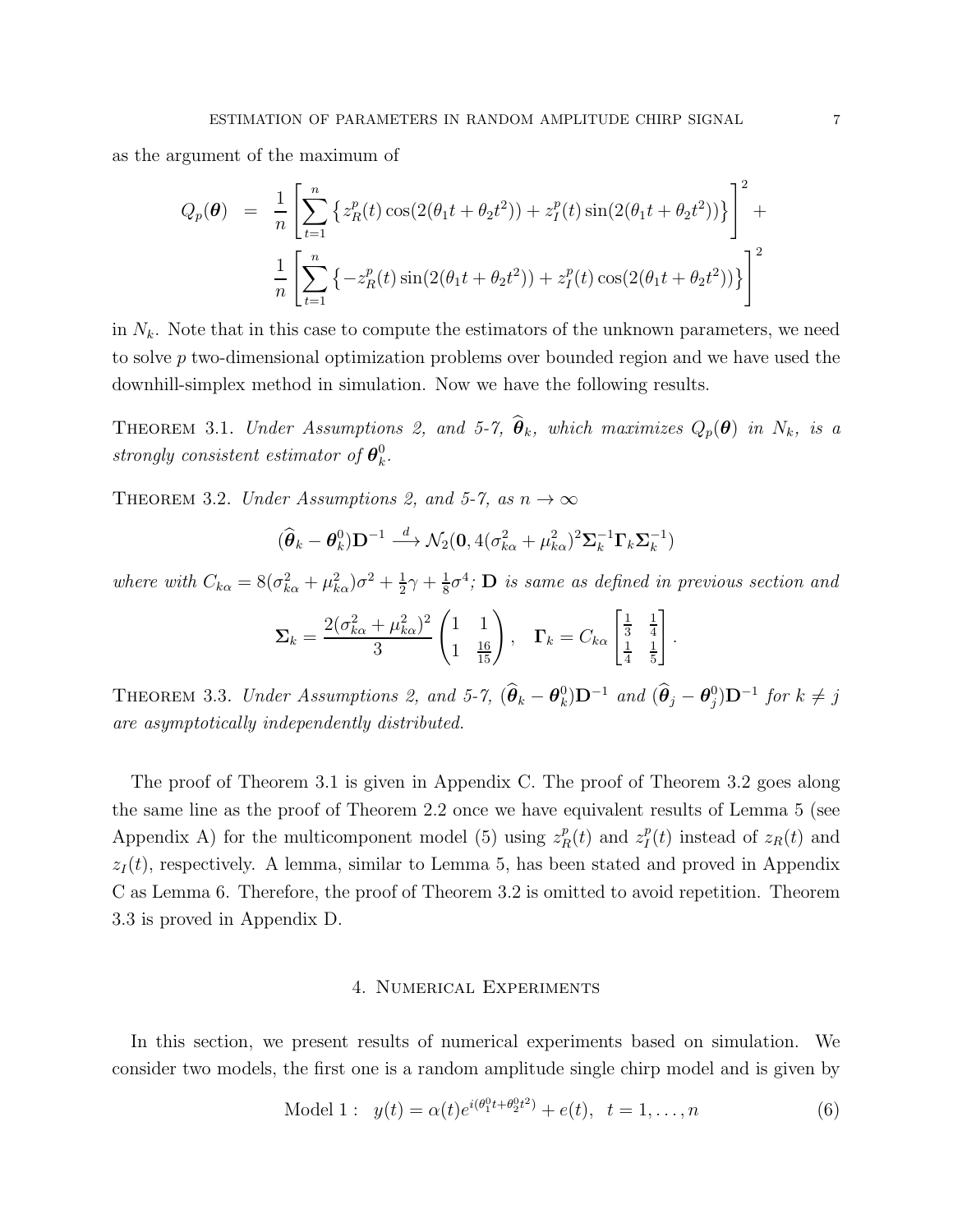with parameter values  $\theta_1^0 = 1.0$ ,  $\theta_2^0 = 0.15$  and  $\alpha(t) \sim \mathcal{N}(5, \sigma_\alpha^2)$  and  $e_R(t) \sim \mathcal{N}(0, \frac{\sigma^2}{2})$  $\frac{r^2}{2}$  and  $e_I(t) \sim \mathcal{N}(0, \frac{\sigma^2}{2})$  $\binom{2^2}{2}$  and  $\{e_R(t)\}\$  and  $\{e_I(t)\}\$  are independently distributed. The second model is a two-component random amplitude chirp model  $(p = 2 \text{ in } (5))$ 

Model 2: 
$$
y(t) = \alpha_1(t)e^{i(\theta_{11}^0 t + \theta_{21}^0 t^2)} + \alpha_2(t)e^{i(\theta_{12}^0 t + \theta_{22}^0 t^2)} + e(t), \quad t = 1, ..., n
$$
 (7)

with parameter values  $\theta_{11}^0 = 1.0, \ \theta_{21}^0 = 0.1, \ \theta_{12}^0 = 2.0, \ \theta_{22}^0 = 0.2$ . The random amplitudes  $\alpha_1(t) \sim \mathcal{N}(6, \sigma_{1\alpha}^2)$  and  $\alpha_2(t) \sim \mathcal{N}(5, \sigma_{2\alpha}^2)$  and  $e_R(t)$  and  $e_I(t)$  are same as single chirp model and  $\alpha_1(t)$  and  $\alpha_2(t)$  are independently distributed. We have taken the value of the frequency/chirp rate to be much smaller than the initial frequency as it represents the rate of change and is comparatively small in general. We would like to see how the estimator discussed in the paper performs for different values of sample size  $n$ , additive error variance  $\sigma^2$  and multiplicative error variance  $\sigma_\alpha^2$  ( $\sigma_{1\alpha}^2$  and  $\sigma_{2\alpha}^2$  for two component model). That is, in case of model (6), we are interested in estimators of  $\theta_1^0$  and  $\theta_2^0$  and in case model (7),  $\theta_{11}^0$ ,  $\theta_{21}^0$ ,  $\theta_{12}^0$  and  $\theta_{22}^0$ . For simulation, we consider  $n = 100, 200$  and 500;  $\sigma^2 = 0.01, 0.1, 0.5$  and 1.0;  $\sigma_{\alpha}^2 = 0.5, 1.0$  and 2.0;  $\sigma_{1\alpha}^2, \sigma_{2\alpha}^2 = 0.5, 1.0$  and 2.0.

In order to generate a sample of size n for each combination of  $\sigma^2$  and  $\sigma_\alpha^2$  in case of model (6), we first generate  $e(t)$  and  $\alpha(t)$  and then a sample  $y(1), \ldots, y(n)$  using the true values of the parameters. The parameters  $\theta_1$  and  $\theta_2$  are estimated by maximizing  $Q(\theta)$ , defined in (3). Similarly, in case of model (7), we first generate  $e(t)$ ,  $\alpha_1(t)$  and  $\alpha_2(t)$  using  $\sigma^2$ ,  $\sigma_{1\alpha}^2$  and  $\sigma_{2\alpha}^2$ , respectively, and then obtain the sample  $y(1), \ldots, y(n)$  based on the true parameter values. The parameters are estimated by maximizing  $Q_p(\theta)$ ,  $p = 2$  locally, that is, component-wise. The maximization of the criterion function  $Q(\theta)$  in case of model (6) and  $Q_p(\theta)$  in case of model (7) has been carried out using downhill simplex method. For both the models, the true values of the parameters have been used as the initial estimators. We have checked the algorithm from different initial estimators and results are similar to the case when the algorithm starts from the true values. Therefore, we have reported results with initial estimators as the true values. A three-dimensional plot of  $Q(\theta)$  reveals that the local maximizers are very close to the true values of the parameters. Therefore, the true values have been used as the initial estimators. We observe that the process of estimation of parameters for model (6) involves a two-dimensional optimization, whereas for model (7), it involves two, two-dimensional optimizations. In case of a p-component model, it requires p, two-dimensional optimizations.

We replicate the process of data generation and estimation of parameters 5000 times and calculated the average estimate and mean squared error (MSE) for each parameter estimates over these 5000 replications. The average estimates are very close to the true parameter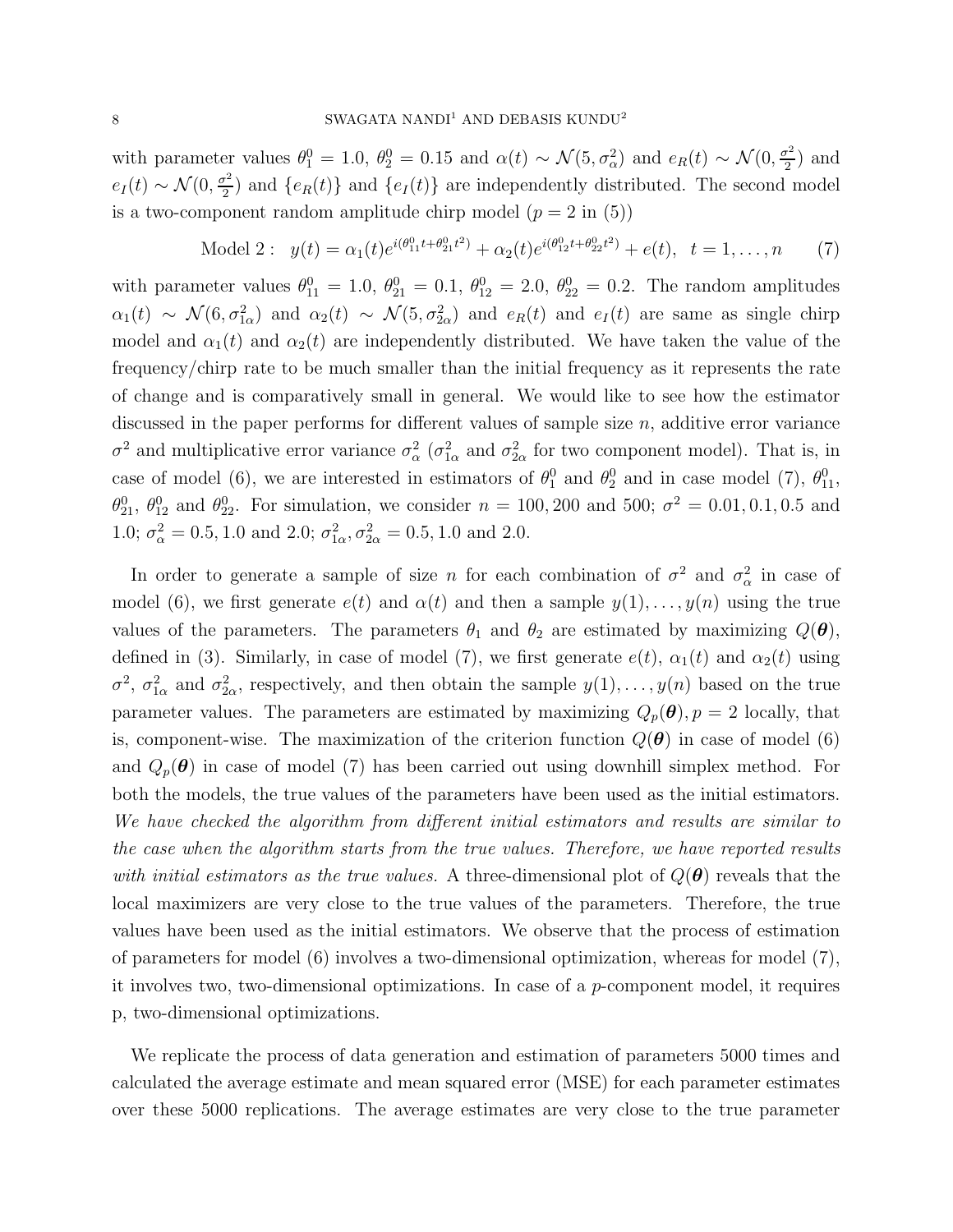values in all the cases considered here, thus biases are negligible and they are not reported. The MSE and asymptotic variances (ASYM) for the frequency parameter  $\theta_1$  in log 10 scale are presented in Figure 1 and for chirp rate parameter  $\theta_2$  are given in Figure 2 in case of single chirp model (6). Three plots in each figure corresponds to  $\sigma_{\alpha}^2 = .5, 1.0$  and 2.0. The ASYMs of the proposed estimators based on Theorems 2.2 and Cramer Rao bounds (CRB) proposed by Besson et al [2] are also plotted in Figures 1-2 for comparison. The results for two-component model (7) are presented in Figures 3-6. In case of model (7), CRBs are not available, therefore, asymptotic variances obtained from Theorem 3.2 are compared in Figures 3-6.



FIGURE 1. Model 1: MSE, ASYM and CRB of  $\theta_1$  in log scale for different samples sizes and additive error variances  $\sigma^2$ .



FIGURE 2. Model 1: MSE, ASYM and CRB of  $\theta_2$  in log scale for different samples sizes and additive error variances  $\sigma^2$ .

The important findings of the above numerical experiments are as follows;

- As the sample size increases, the performance of the estimator improves. The biases and MSEs decreases as the sample size increases.
- MSE increases as the additive error variance  $\sigma^2$  increases.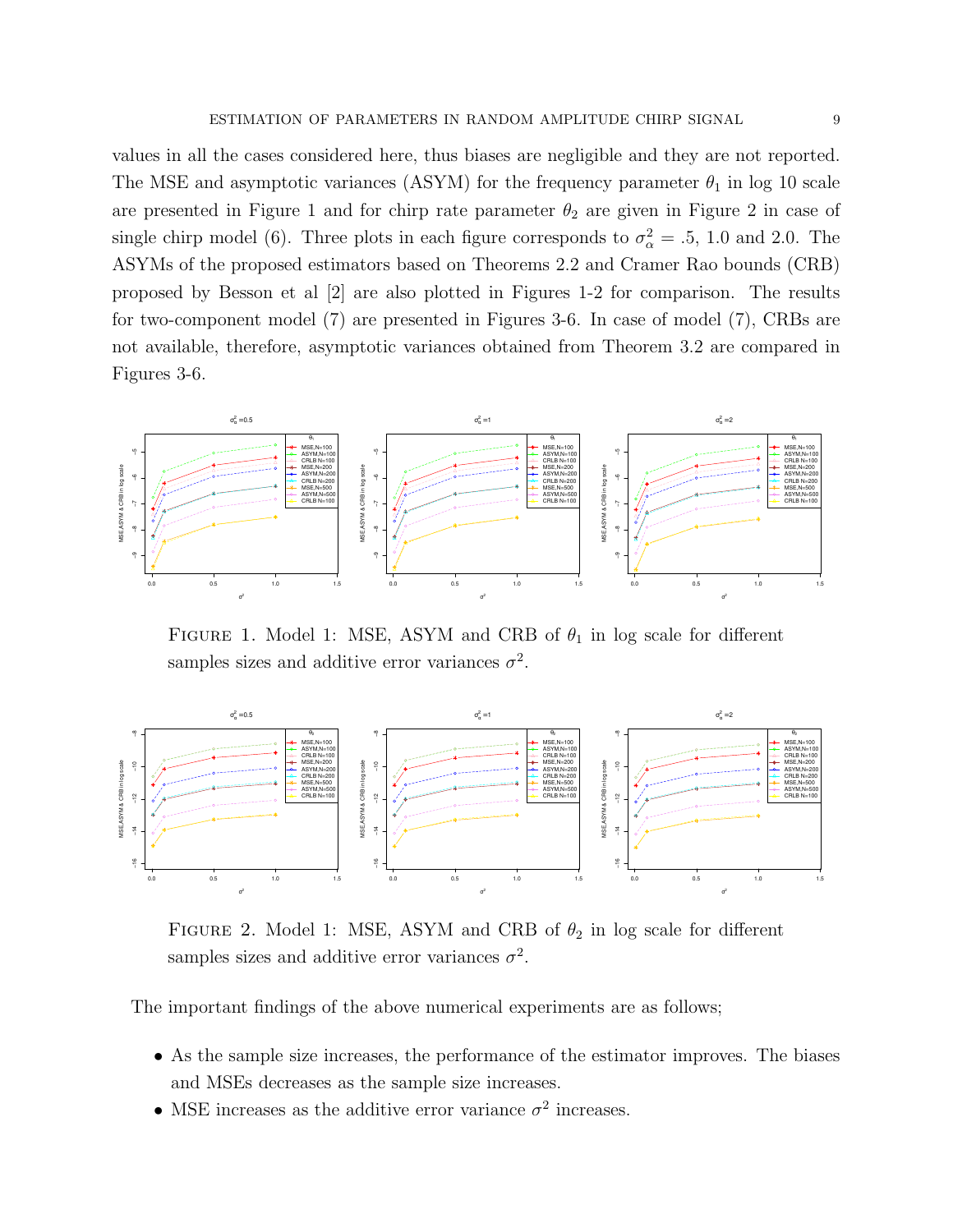

FIGURE 3. Model 2: MSE and ASYM of  $\theta_{11}$  in log scale for different samples sizes and additive error variances  $\sigma^2$ .



FIGURE 4. Model 2: MSE and ASYM of  $\theta_{21}$  in log scale for different samples sizes and additive error variances  $\sigma^2$ .



FIGURE 5. Model 2: MSE and ASYM of  $\theta_{12}$  in log scale for different samples sizes and additive error variances  $\sigma^2$ .

• MSE decreases as the variance of random amplitude,  $\sigma_{\alpha}^2$  increases in case of model (6). The same is also observed in case of (7) as  $\sigma_{1\alpha}^2$  and  $\sigma_{2\alpha}^2$  increase. The explanation behind this is that the asymptotic variances decrease as  $\sigma_{\alpha}^2$  increases.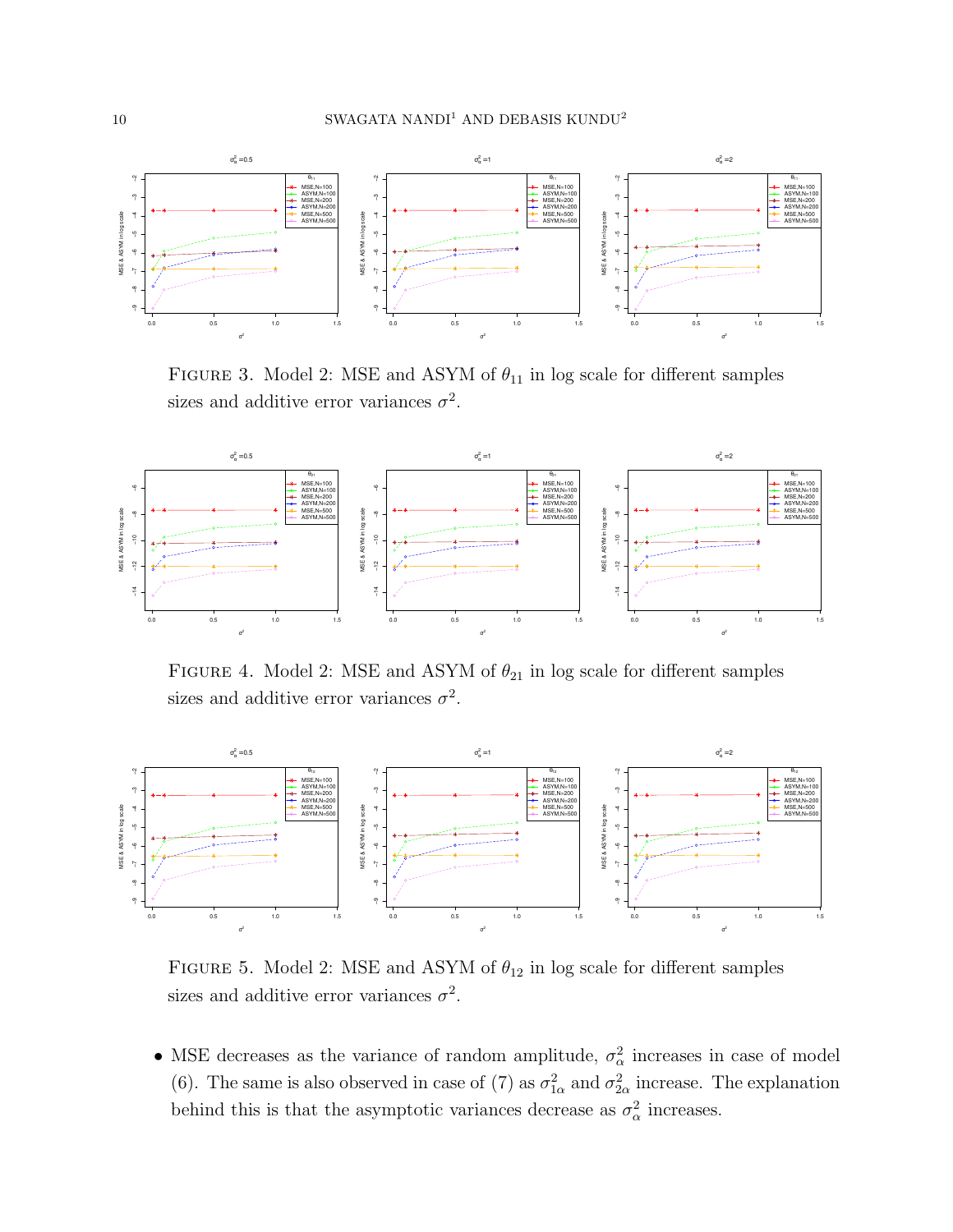

FIGURE 6. Model 2: MSE and ASYM of  $\theta_{22}$  in log scale for different samples sizes and additive error variances  $\sigma^2$ .

- The performances of the estimator are not reasonably good if  $E[\alpha^2(t)] = (\sigma_\alpha^2 + \mu_\alpha^2)$ is small. The means of random amplitudes are kept fixed and variances were varied. For the two component model (7), if  $(\sigma_{k\alpha}^2 + \mu_{k\alpha}^2)$  is small for a particular component, say kth then the corresponding estimators behave badly for small samples in terms of biases as well as MSEs.
- MSEs are very close to the asymptotic variances and Cramer Rao bounds in most of the cases considered and they become closer as the sample size increases.
- The signal to noise ratio (SNR) in single chirp case is  $(\mu_{\alpha}^2 + \sigma_{\alpha}^2)/\sigma^2$ . MSE and ASYM are plotted against SNR when the sample size is 500 in Figure 7. As SNR increases, MSE decreases and quite close to asymptotic variances.



FIGURE 7. MSE and ASYM of  $\theta_1$  in log 10 scale against SNR when  $N = 500$ in case of Model 1.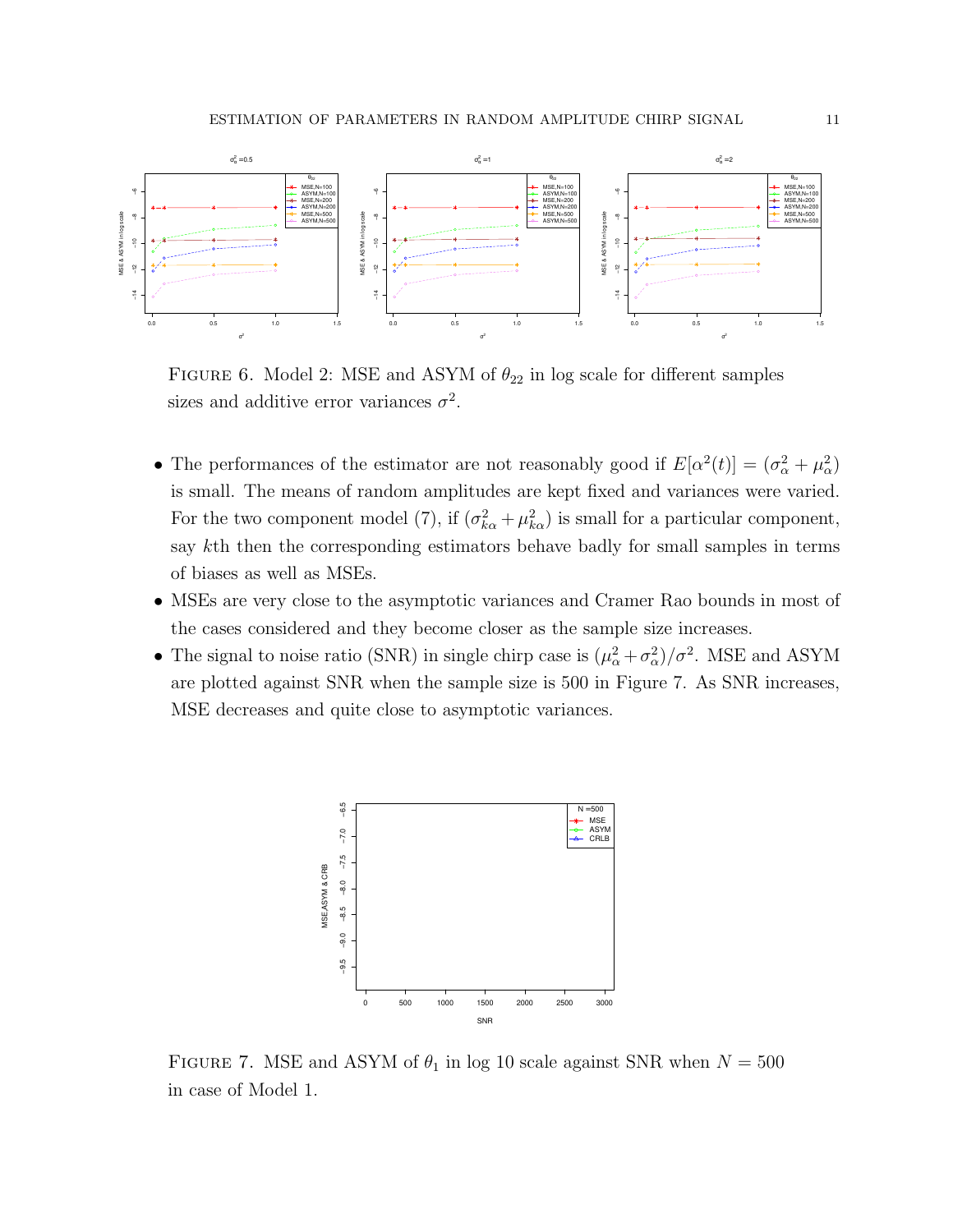### 12 SWAGATA NANDI $^1$  AND DEBASIS KUNDU $^2$

## 5. Concluding Remarks

In this paper, we discuss an equivalent estimator of the non-linear least squares estimator for the frequency and chirp rate parameters of random amplitude chirp signal. It has been shown that the estimators are strongly consistent and asymptotically normally distributed. We have proposed a multi-component random amplitude model and use the same estimator locally. It is implemented step by step. Numerical experiments based on simulation are reported to see the small sample performances. A real small duration speech dataset has been analyzed using multi-component random amplitude chirp model and the performances are quite satisfactory in terms of biases and MSEs.

#### Acknowledgements

The authors would like to thank three unknown reviewers and the associate editor for their constructive comments which have helped to improve the manuscript significantly. Part of the work of the second author has been funded by the grant no. MTR/2018/000179 of the Science and Engineering Research Board, Government of India.

#### Appendix A

Write  $z(t) = y^2(t) = z_R(t) + iz_I(t)$ , then

$$
z_R(t) = \alpha^2(t) \cos(2(\theta_1^0 t + \theta_2^0 t^2)) + (e_R^2(t) - e_I^2(t))
$$
  
+2\alpha(t)e\_R(t) \cos(\theta\_1^0 t + \theta\_2^0 t^2) - 2\alpha(t)e\_I(t) \sin(\theta\_1^0 t + \theta\_2^0 t^2),  

$$
z_I(t) = \alpha^2(t) \sin(2(\theta_1^0 t + \theta_2^0 t^2)) + 2\alpha(t)e_I(t) \cos(\theta_1^0 t + \theta_2^0 t^2)
$$
  
+2\alpha(t)e\_R(t) \sin(\theta\_1^0 t + \theta\_2^0 t^2) + 2e\_R(t)e\_I(t). (9)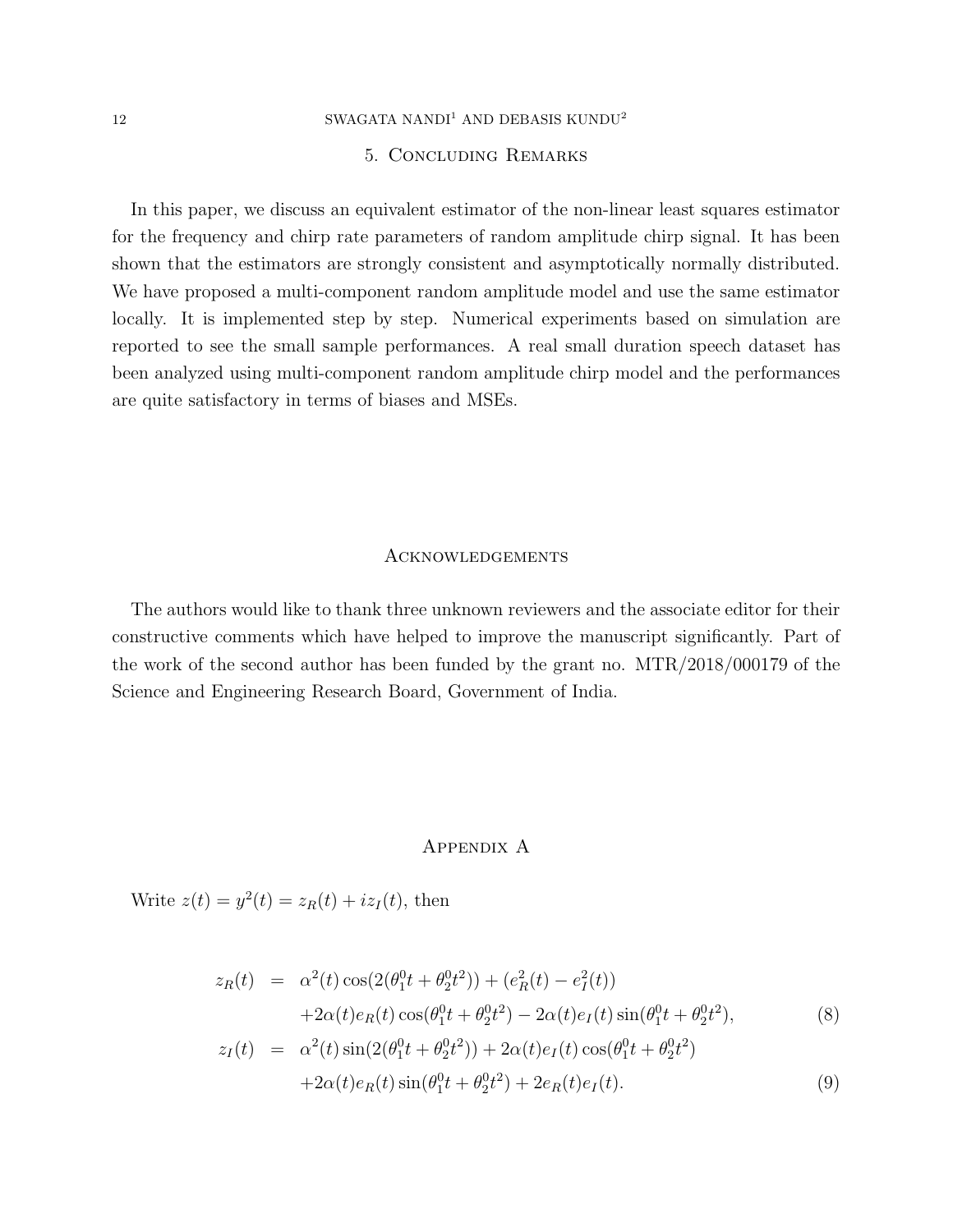**Lemma 1.** (Lahiri et al. [11]) If  $(\theta_1, \theta_2) \in (0, \pi) \times (0, \pi)$ , then except for a countable number of points, the following results are true.

$$
\lim_{n \to \infty} \frac{1}{n} \sum_{t=1}^{n} \cos(\theta_1 t + \theta_2 t^2) = \lim_{n \to \infty} \frac{1}{n} \sum_{t=1}^{n} \sin(\theta_1 t + \theta_2 t^2) = 0,
$$
\n
$$
\lim_{n \to \infty} \frac{1}{n^{k+1}} \sum_{t=1}^{n} t^k \cos^2(\theta_1 t + \theta_2 t^2) = \lim_{n \to \infty} \frac{1}{n^{k+1}} \sum_{t=1}^{n} t^k \sin^2(\theta_1 t + \theta_2 t^2) = \frac{1}{2(k+1)},
$$
\n
$$
\lim_{n \to \infty} \frac{1}{n^{k+1}} \sum_{t=1}^{n} t^k \cos(\theta_1 t + \theta_2 t^2) \sin(\theta_1 t + \theta_2 t^2) = 0, \quad k = 0, 1, 2.
$$

**Lemma 2.** Let  $\widehat{\boldsymbol{\theta}} = (\widehat{\theta}_1, \widehat{\theta}_2)$  be an estimate of  $\boldsymbol{\theta}^0 = (\theta_1^0, \theta_2^0)$  that maximizes  $Q(\boldsymbol{\theta})$ , defined in (3) and for any  $\epsilon > 0$ , let  $S_{\epsilon} = \{ \theta : |\theta - \theta^0| > \epsilon \}$  for some fixed  $\theta^0 \in (0, \pi) \times (0, \pi)$ . If for any  $\epsilon > 0$ ,

$$
\overline{\lim}_{n \to \infty} \sup_{S_{\epsilon}} \frac{1}{n} \big[ Q(\boldsymbol{\theta}) - Q(\boldsymbol{\theta}^{0}) \big] \le 0, \quad a.s.
$$
\n(10)

then as  $n \to \infty$ ,  $\widehat{\boldsymbol{\theta}} \to \boldsymbol{\theta}^0$  a.s., that is,  $\widehat{\theta}_1 \to \theta_1^0$  and  $\widehat{\theta}_2 \to \theta_2^0$  a.s. Here,  $\overline{\lim}$  denotes the limit supremum.

**Proof of Lemma 2:** We write  $\hat{\theta}$  by  $\hat{\theta}_n$  and  $Q(\theta)$  by  $Q_n(\theta)$  to emphasize that these quantities depend on n. Suppose (10) is true but  $\hat{\theta}_n$  does not converges to  $\theta^0$  as  $n \to \infty$ . Then, there exists an  $\epsilon > 0$  and a subsequence  $\{n_k\}$  of  $\{n\}$  such that  $|\hat{\theta}_{n_k} - \theta^0| > \epsilon$  for  $k = 1, 2, \ldots$  Therefore,  $\widehat{\theta}_{n_k} \in S_{\epsilon}$  for all  $k = 1, 2, \ldots$  By definition,  $\widehat{\theta}_{n_k}$  is the estimator of  $\boldsymbol{\theta}^0$  that maximizes  $Q_n(\boldsymbol{\theta})$  when  $n = n_k$ . This implies that

$$
Q_{n_k}(\widehat{\boldsymbol{\theta}}_{n_k}) \geq Q_{n_k}(\boldsymbol{\theta}^0) \Rightarrow \frac{1}{n_k} \Big[ Q_{n_k}(\widehat{\boldsymbol{\theta}}_{n_k}) - Q_{n_k}(\boldsymbol{\theta}^0) \Big] \geq 0.
$$

Therefore,  $\lim_{n\to\infty}$  sup  $\stackrel{\_}{\theta}_{n_k} \in S_{\epsilon}$ 1  $n_k$  $[Q_{n_k}(\hat{\theta}_{n_k}) - Q_{n_k}(\theta^0)] \geq 0$ , which contradicts inequality (10). Hence, the result follows.

**Lemma 3.** (Nandi and Kundu [12]) Let  $\{e(t)\}\$  be a sequence of i.i.d. real-valued random variables with mean zero and finite variance  $\sigma^2 > 0$ , then as  $n \to \infty$ ,

$$
\sup_{a,b} \left| \frac{1}{n} \sum_{t=1}^{n} e(t) \cos(at) \cos(bt^2) \right| \xrightarrow{a.s.} 0.
$$

The result is true for all combinations of sine and cosine functions.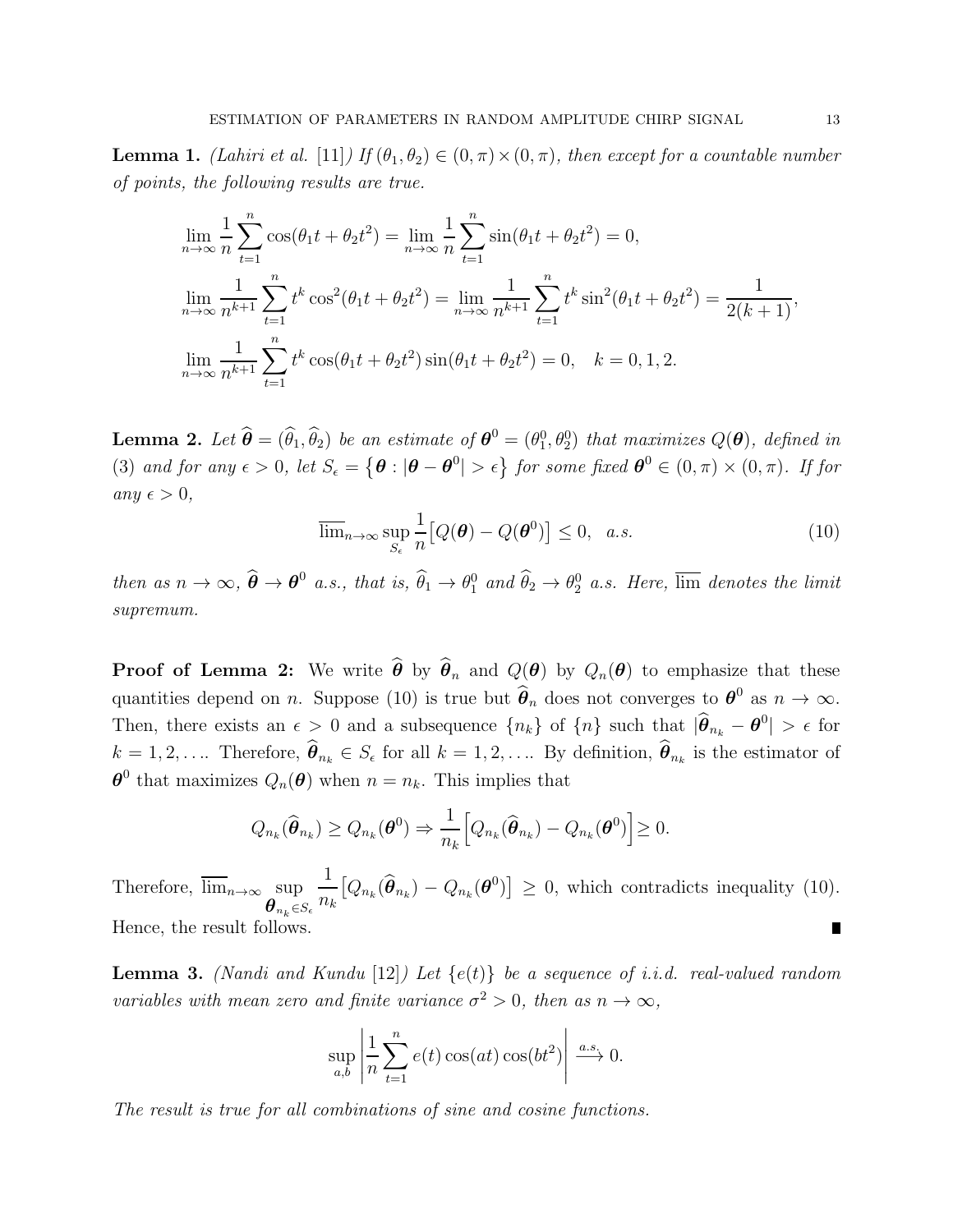Corollary of Lemma 3:

$$
\sup_{a,b} \left| \frac{1}{n^{k+1}} \sum_{t=1}^n t^k e(t) \cos(at) \cos(bt^2) \right| \xrightarrow{a.s.} 0,
$$

The result is true for all combinations of sine and cosine functions.

**Lemma 4.** (Grover et al. [9]) If  $(\beta_1, \beta_2) \in (0, \pi) \times (0, \pi)$ , then except for a countable number of points, the following results hold.

$$
\lim_{n \to \infty} \frac{1}{n^{\frac{2m+1}{2}}} \sum_{t=1}^{n} t^m \cos(\beta_1 t + \beta_2 t^2) = \lim_{n \to \infty} \frac{1}{n^{\frac{2m+1}{2}}} \sum_{t=1}^{n} t^m \sin(\beta_1 t + \beta_2 t^2) = 0, \quad m = 0, 1, 2
$$

Lemma 5. Under Assumptions 1-3, the following results are true for model (1).

$$
\frac{1}{n^{m+1}} \sum_{t=1}^{n} t^m z_R(t) \cos(2\theta_1^0 t + 2\theta_2^0 t^2) \xrightarrow{a.s} \frac{1}{2(m+1)} (\sigma_\alpha^2 + \mu_\alpha^2), \tag{11}
$$

$$
\frac{1}{n^{m+1}} \sum_{t=1}^{n} t^m z_I(t) \cos(2\theta_1^0 t + 2\theta_2^0 t^2) \xrightarrow{a.s} 0,
$$
\n(12)

$$
\frac{1}{n^{m+1}} \sum_{t=1}^{n} t^m z_R(t) \sin(2\theta_1^0 t + 2\theta_2^0 t^2) \xrightarrow{a.s} 0,
$$
\n(13)

$$
\frac{1}{n^{m+1}} \sum_{t=1}^{n} t^m z_I(t) \sin(2\theta_1^0 t + 2\theta_2^0 t^2) \xrightarrow{a.s} \frac{1}{2(m+1)} (\sigma_\alpha^2 + \mu_\alpha^2), \tag{14}
$$

*for*  $m = 0, 1, ..., 4$ .

**Proof of Lemma 5:** We first note that  $E[e_R(t)e_I(t)] = 0$  and  $Var[e_R(t)e_I(t)] = \frac{\sigma^4}{2}$  $\frac{\sigma^4}{2}$  and so  ${e_R(t)e_I(t)} \stackrel{i.i.d.}{\sim} (0, \frac{\sigma^4}{2})$  $\frac{p^2}{2}$ ). Similarly, under Assumptions 1-3, we can show that

$$
\{e_R^2(t) - e_I^2(t)\} \stackrel{i.i.d.}{\sim} (0, 2\gamma - \frac{\sigma^4}{2}), \quad \{\alpha(t)e_R(t)\} \stackrel{i.i.d.}{\sim} (0, (\sigma_\alpha^2 + \mu_\alpha^2)\frac{\sigma^2}{2}),
$$
  

$$
\{\alpha(t)e_I(t)\} \stackrel{i.i.d.}{\sim} (0, (\sigma_\alpha^2 + \mu_\alpha^2)\frac{\sigma^2}{2}).
$$
 (15)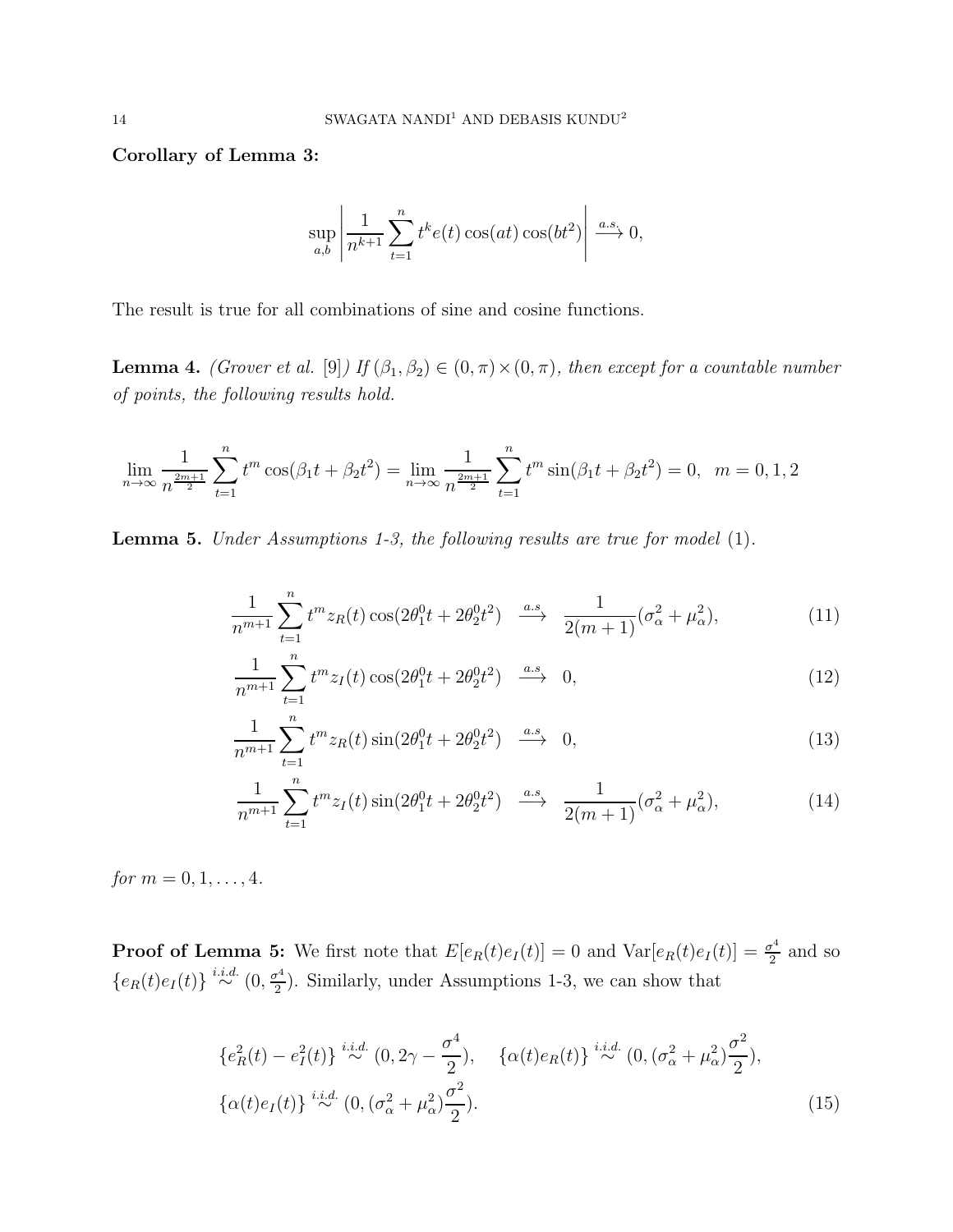$$
\frac{1}{n^{m+1}} \sum_{t=1}^{n} t^m z_R(t) \cos(2\theta_1^0 t + 2\theta_2^0 t^2)
$$
\n
$$
= \frac{1}{n^{m+1}} \sum_{t=1}^{n} t^m \alpha^2(t) \cos^2(2\theta_1^0 t + 2\theta_2^0 t^2) + \frac{1}{n^{m+1}} \sum_{t=1}^{n} t^m (e_R^2(t) - e_I^2(t)) \cos(2\theta_1^0 t + 2\theta_2^0 t^2)
$$
\n
$$
+ \frac{2}{n^{m+1}} \sum_{t=1}^{n} t^m \alpha(t) e_R(t) \cos(\theta_1^0 t + \theta_2^0 t^2) \cos(2\theta_1^0 t + 2\theta_2^0 t^2)
$$
\n
$$
+ \frac{2}{n^{m+1}} \sum_{t=1}^{n} t^m \alpha(t) e_I(t) \sin(\theta_1^0 t + \theta_2^0 t^2) \cos(2\theta_1^0 t + 2\theta_2^0 t^2).
$$

The second term converges to zero as  $n \to \infty$  using Corollary of Lemma 3 as  $(e_R^2(t) - e_I^2(t))$  is a mean zero and finite variance process. Similarly, the third and fourth terms also converge to zero as  $n \to \infty$  using (15). Now the first term can be written as

$$
\frac{1}{n^{m+1}} \sum_{t=1}^{n} t^{m} \alpha^{2}(t) \cos^{2}(2\theta_{1}^{0}t + 2\theta_{2}^{0}t^{2})
$$
\n
$$
= \frac{1}{n^{m+1}} \left[ \sum_{t=1}^{n} t^{m} \{ \alpha^{2}(t) - E[\alpha^{2}(t)] \} \cos^{2}(2\theta_{1}^{0}t + 2\theta_{2}^{0}t^{2}) + \sum_{t=1}^{n} t^{m} E[\alpha^{2}(t)] \cos^{2}(2\theta_{1}^{0}t + 2\theta_{2}^{0}t^{2}) \right]
$$
\n
$$
\xrightarrow{a.s.} 0 + \frac{1}{2(m+1)} E[\alpha^{2}(t)]
$$
\n
$$
= \frac{1}{2(m+1)} (\sigma_{\alpha}^{2} + \mu_{\alpha}^{2}),
$$

using Lemmas 1 and 5. Note that here we have used the fact that the fourth moment of  $\alpha(t)$ exists. In a similar way, (12), (13) and (14) can be proved.  $\blacksquare$ 

**Proof of Theorem 2.1:** Expanding  $Q(\theta)$  and using  $y^2(t) = z(t) = z_R(t) + iz_I(t)$ 

$$
\frac{1}{n} [Q(\theta) - Q(\theta^{0})] = \left[ \frac{1}{n} \sum_{t=1}^{n} \left\{ z_{R}(t) \cos(2\theta_{1}t + 2\theta_{2}t^{2}) + z_{I}(t) \sin(2\theta_{1}t + 2\theta_{2}t^{2}) \right\} \right]^{2}
$$
  
+ 
$$
\left[ \frac{1}{n} \sum_{t=1}^{n} \left\{ -z_{R}(t) \sin(2\theta_{1}t + 2\theta_{2}t^{2}) + z_{I}(t) \cos(2\theta_{1}t + 2\theta_{2}t^{2}) \right\} \right]^{2}
$$
  
- 
$$
\left[ \frac{1}{n} \sum_{t=1}^{n} \left\{ z_{R}(t) \cos(2\theta_{1}^{0}t + 2\theta_{2}^{0}t^{2}) + z_{I}(t) \sin(2\theta_{1}^{0}t + 2\theta_{2}^{0}t^{2}) \right\} \right]^{2}
$$
  
- 
$$
\left[ \frac{1}{n} \sum_{t=1}^{n} \left\{ -z_{R}(t) \sin(2\theta_{1}^{0}t + 2\theta_{2}^{0}t^{2}) + z_{I}(t) \cos(2\theta_{1}^{0}t + 2\theta_{2}^{0}t^{2}) \right\} \right]^{2}
$$
  
= 
$$
S_{1} + S_{2} + S_{3} + S_{4}.
$$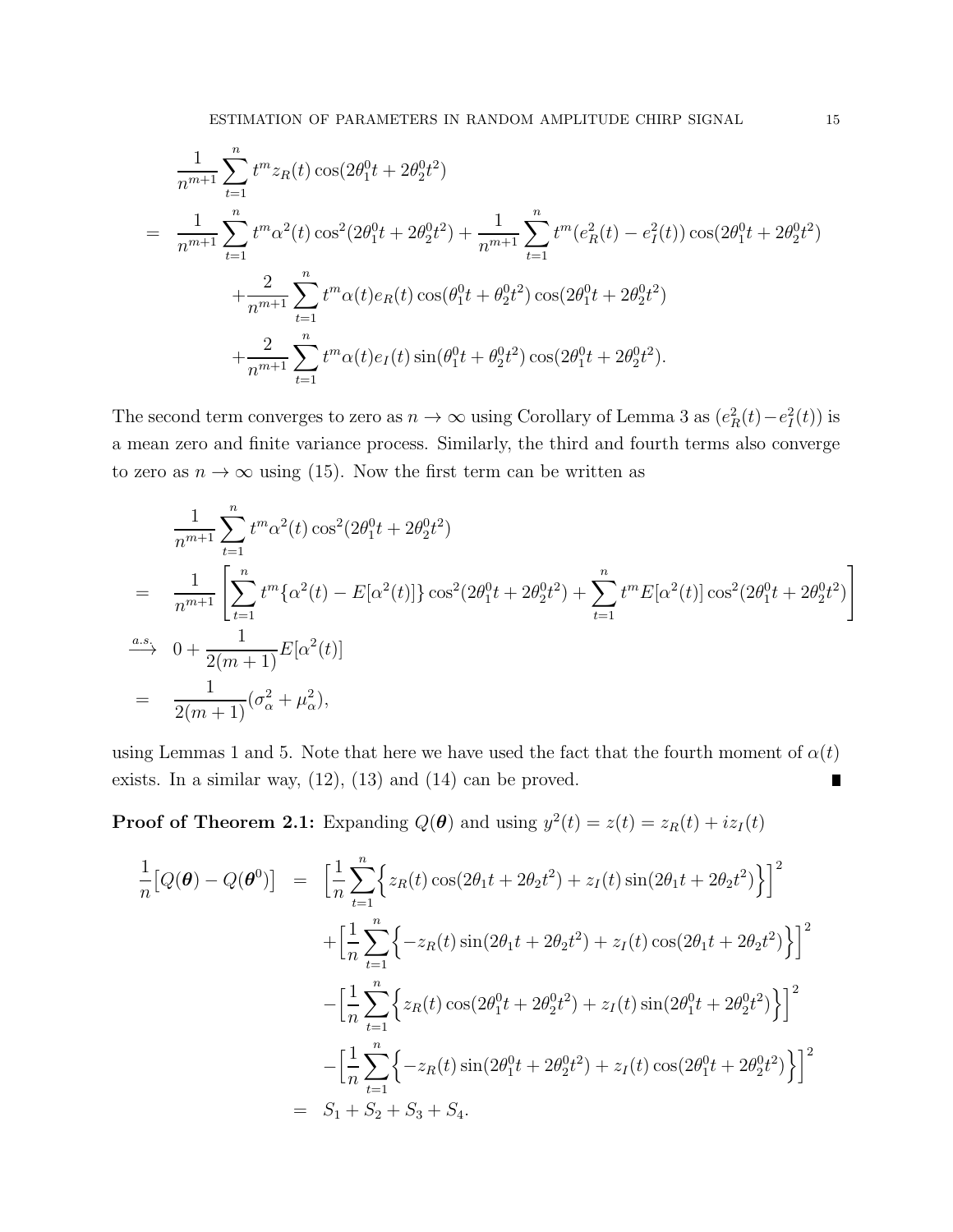Using Lemma 5 with  $m = 0$ , we have

$$
\frac{1}{n}\sum_{t=1}^{n}z_R(t)\cos(2\theta_1^0 t + 2\theta_2^0 t^2) \xrightarrow{a.s.} \frac{1}{2}(\sigma_\alpha^2 + \mu_\alpha^2),
$$
  

$$
\frac{1}{n}\sum_{t=1}^{n}z_I(t)\cos(2\theta_1^0 t + 2\theta_2^0 t^2) \xrightarrow{a.s.} 0,
$$
  

$$
\frac{1}{n}\sum_{t=1}^{n}z_R(t)\sin(2\theta_1^0 t + 2\theta_2^0 t^2) \xrightarrow{a.s.} 0,
$$
  

$$
\frac{1}{n}\sum_{t=1}^{n}z_I(t)\sin(2\theta_1^0 t + 2\theta_2^0 t^2) \xrightarrow{a.s.} \frac{1}{2}(\sigma_\alpha^2 + \mu_\alpha^2).
$$

Then

$$
\lim_{n \to \infty} S_3 = -(\sigma_\alpha^2 + \mu_\alpha^2)^2 \quad \text{and} \quad \lim_{n \to \infty} S_4 = 0.
$$

Now

$$
\lim_{n\to\infty} \sup_{S_{\epsilon}} S_{1}
$$
\n
$$
= \lim_{n\to\infty} \sup_{S_{\epsilon}} \left[ \frac{1}{n} \sum_{t=1}^{n} \left\{ z_{R}(t) \cos(2\theta_{1}t + 2\theta_{2}t^{2}) + z_{I}(t) \sin(2\theta_{1}t + 2\theta_{2}t^{2}) \right\} \right]^{2}
$$
\n
$$
= \lim_{n\to\infty} \sup_{S_{\epsilon}} \left[ \frac{1}{n} \sum_{t=1}^{n} \left\{ \alpha^{2}(t) \cos[2(\theta_{1}^{0} - \theta_{1})t + 2(\theta_{2}^{0} - \theta_{2})t^{2}] + 2e_{R}^{2}(t)e_{I}^{2}(t) \sin(2\theta_{1}t + 2\theta_{2}t^{2}) \right. \right.
$$
\n
$$
(e_{R}^{2}(t) - e_{I}^{2}(t)) \cos(2\theta_{1}t + 2\theta_{2}t^{2}) + 2\alpha(t)e_{R}(t) \cos[(2\theta_{1}^{0} - \theta_{1})t + (2\theta_{2}^{0} - \theta_{2})t^{2}]
$$
\n
$$
+ 2\alpha(t)e_{I}(t) \sin[(2\theta_{1}^{0} - \theta_{1})t + (2\theta_{2}^{0} - \theta_{2})t^{2}] \right]^{2}
$$
\n
$$
= \lim_{n\to\infty} \sup_{|\theta^{0} - \theta| > \epsilon} \left[ \frac{1}{n} \sum_{t=1}^{n} \left\{ (\alpha^{2}(t) - (\sigma_{\alpha}^{2} + \mu_{\alpha}^{2})) \cos[2(\theta_{1}^{0} - \theta_{1})t + 2(\theta_{2}^{0} - \theta_{2})t^{2}] + 2\alpha(t)e_{R}(t) \cos[(2\theta_{1}^{0} - \theta_{1})t + (2\theta_{2}^{0} - \theta_{2})t^{2}] + (\sigma_{\alpha}^{2} + \mu_{\alpha}^{2}) \cos[2(\theta_{1}^{0} - \theta_{1})t + (2\theta_{2}^{0} - \theta_{2})t^{2}] \right]^{2}
$$

(The second and third terms are independent of  $\theta^0$  and they vanish using Lemma 3)  $\xrightarrow{a.s.} 0,$ 

using Lemma 1 and Lemma 3. Similarly, we can show that  $\overline{\lim}_{n\to\infty}$  sup<sub>S<sub>ε</sub></sub>  $S_2 \stackrel{a.s.}{\longrightarrow} 0$ . Therefore,

$$
\overline{\lim}_{n\to\infty} \sup_{S_{\epsilon}} \frac{1}{n} \big[ Q(\boldsymbol{\theta}) - Q(\boldsymbol{\theta}^0) \big] = \overline{\lim}_{n\to\infty} \sup_{S_{\epsilon}} \Big[ S_1 + S_2 + S_3 + S_4 \Big] \to -(\sigma_{\alpha}^2 + \mu_{\alpha}^2)^2 < 0 \quad \text{a.s.}
$$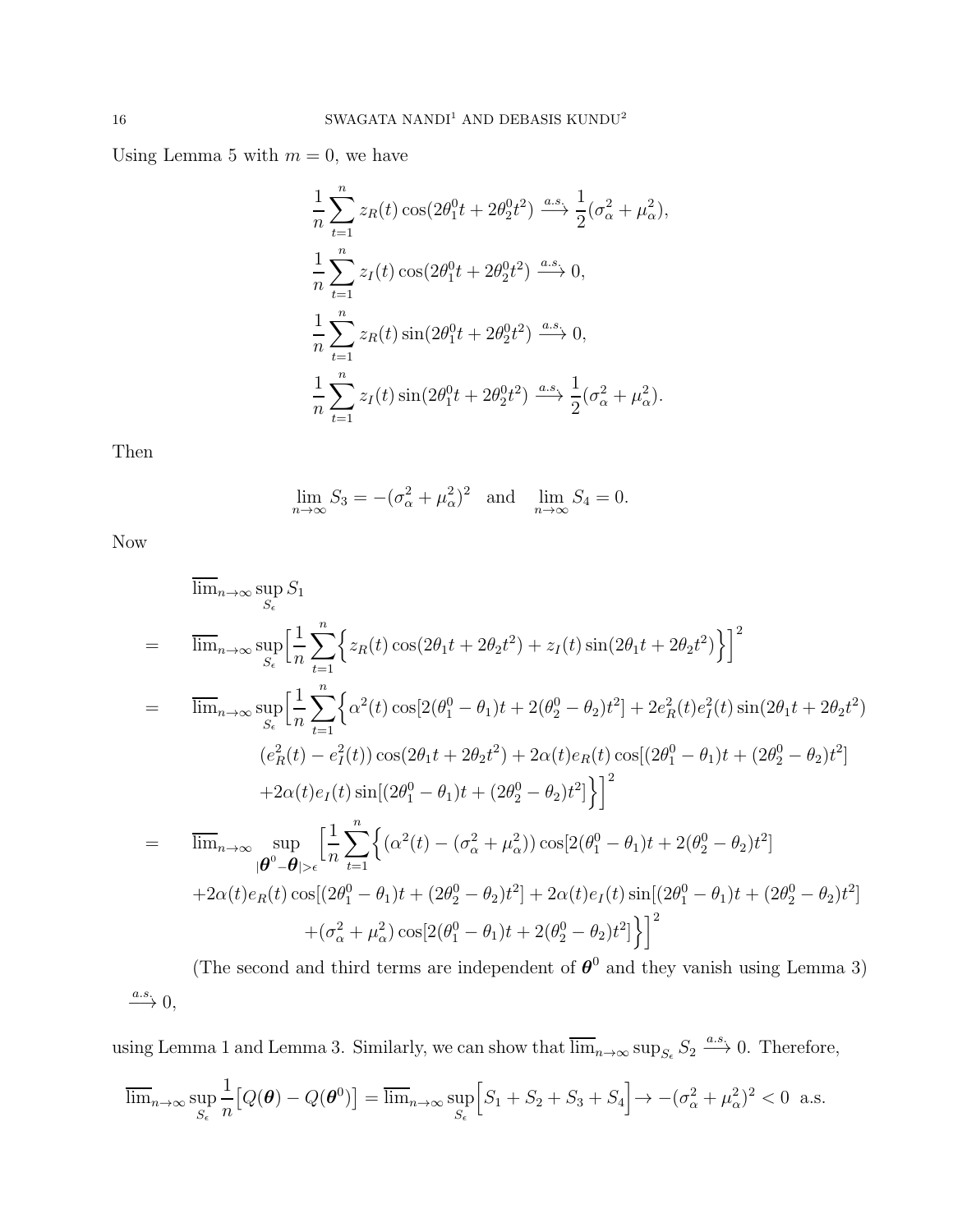and using Lemma 2,  $\widehat{\theta}_1$  and  $\widehat{\theta}_2$  which maximize  $Q(\theta)$  are strongly consistent estimators of  $\theta_1^0$ and  $\theta_2^0$ .  $\blacksquare$ 

## Appendix B

In this Appendix, we prove Theorem 2.2 which states the asymptotic distribution of the unknown parameters of model (1). The first order derivatives of  $Q(\theta)$  with respect to  $\theta_k$ ,  $k = 1, 2$  are as follows;

$$
\frac{\partial Q(\boldsymbol{\theta})}{\partial \theta_k} = \frac{2}{n} f_1(\boldsymbol{\theta}) g_1(k; \boldsymbol{\theta}) + \frac{2}{n} f_2(\boldsymbol{\theta}) g_2(k; \boldsymbol{\theta}), \qquad (16)
$$

where

$$
f_1(\theta) = \sum_{t=1}^n z_R(t) \cos(2\theta_1 t + 2\theta_2 t^2) + \sum_{t=1}^n z_I(t) \sin(2\theta_1 t + 2\theta_2 t^2),
$$
  
\n
$$
g_1(k; \theta) = \sum_{t=1}^n z_I(t) 2t^k \cos(2\theta_1 t + 2\theta_2 t^2) - \sum_{t=1}^n z_R(t) 2t^k \sin(2\theta_1 t + 2\theta_2 t^2),
$$
  
\n
$$
f_2(\theta) = \sum_{t=1}^n z_I(t) \cos(2\theta_1 t + 2\theta_2 t^2) - \sum_{t=1}^n z_R(t) \sin(2\theta_1 t + 2\theta_2 t^2),
$$
  
\n
$$
g_2(k; \theta) = -\sum_{t=1}^n z_I(t) 2t^k \sin(2\theta_1 t + 2\theta_2 t^2) - \sum_{t=1}^n z_R(t) 2t^k \cos(2\theta_1 t + 2\theta_2 t^2).
$$

Observe that using Lemma 5, it immediately follows that

(a) 
$$
\lim_{n \to \infty} \frac{1}{n} f_1(\boldsymbol{\theta}^0) = (\sigma_\alpha^2 + \mu_\alpha^2)
$$
 and (b)  $\lim_{n \to \infty} \frac{1}{n} f_2(\boldsymbol{\theta}^0) = 0$  a.s. (17)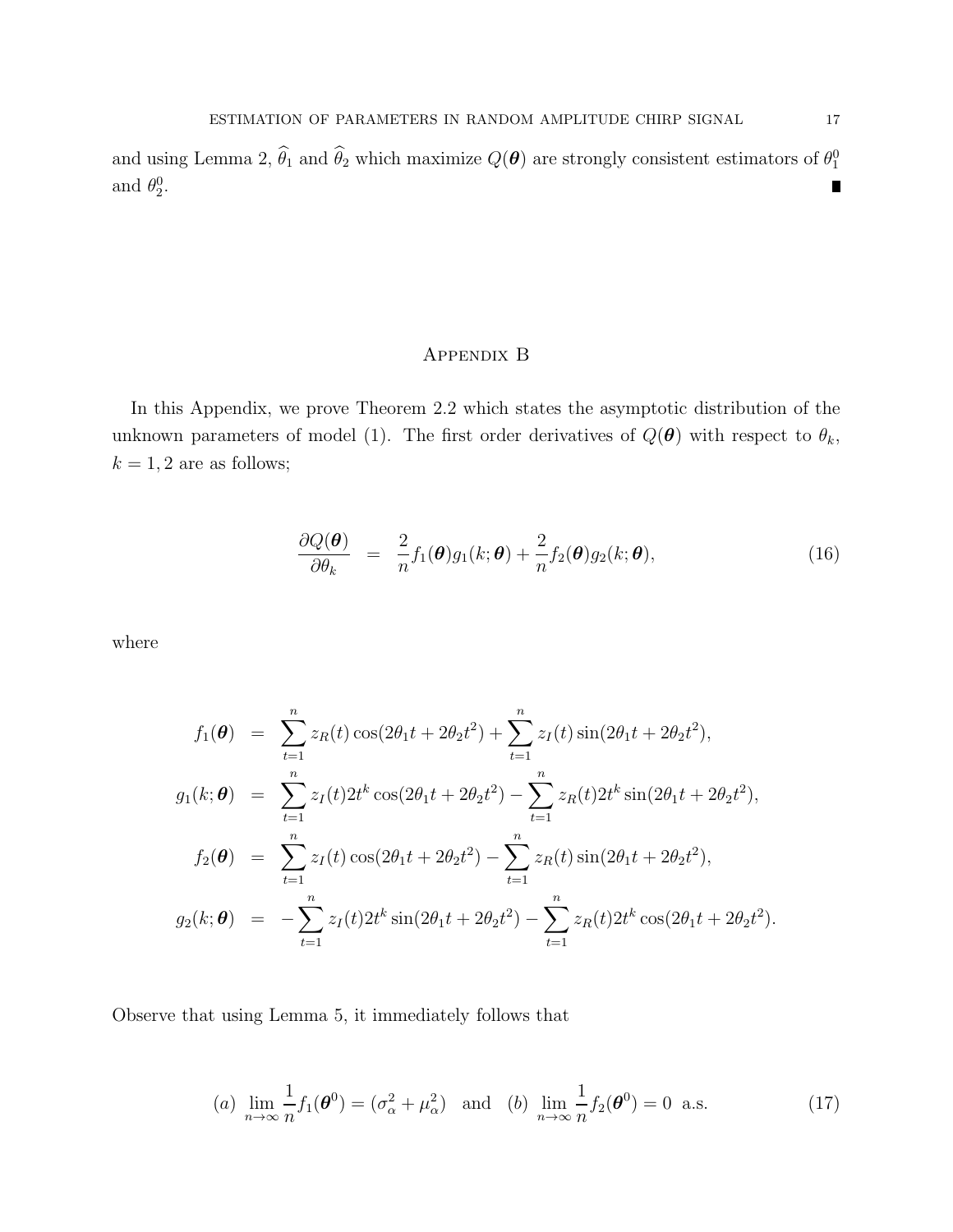Therefore, for large  $n$ ,  $\partial Q(\boldsymbol{\theta})$  $\partial \theta_k$ = 2  $\frac{2}{n} f_1(\boldsymbol{\theta}) g_1(k; \boldsymbol{\theta})$  ignoring the second term in (16) which involves  $f_2(\boldsymbol{\theta})$ . The second order derivatives with respect to  $\theta_k$  for  $k = 1, 2$  are

$$
\frac{\partial^2 Q(\theta)}{\partial \theta_k^2} = \frac{2}{n} \left\{ -\sum_{t=1}^n z_R(t) 2t^k \sin(2\theta_1 t + 2\theta_2 t^2) + \sum_{t=1}^n z_I(t) 2t^k \cos(2\theta_1 t + 2\theta_2 t^2) \right\}^2
$$
  
+ 
$$
\frac{2}{n} \left\{ \sum_{t=1}^n z_R(t) \cos(2\theta_1 t + 2\theta_2 t^2) + \sum_{t=1}^n z_I(t) \sin(2\theta_1 t + 2\theta_2 t^2) \right\} \times
$$
  

$$
\left\{ -\sum_{t=1}^n z_R(t) 4t^{2k} \cos(2\theta_1 t + 2\theta_2 t^2) - \sum_{t=1}^n z_I(t) 4t^{2k} \sin(2\theta_1 t + 2\theta_2 t^2) \right\}
$$
  
+ 
$$
\frac{2}{n} \left\{ -\sum_{t=1}^n z_R(t) 2t^k \cos(2\theta_1 t + 2\theta_2 t^2) - \sum_{t=1}^n z_I(t) 2t^k \sin(2\theta_1 t + 2\theta_2 t^2) \right\}^2
$$
  
+ 
$$
\frac{2}{n} \left\{ -\sum_{t=1}^n z_R(t) \sin(2\theta_1 t + 2\theta_2 t^2) + \sum_{t=1}^n z_I(t) \cos(2\theta_1 t + 2\theta_2 t^2) \right\} \times
$$
  

$$
\left\{ \sum_{t=1}^n z_R(t) 4t^{2k} \sin(2\theta_1 t + 2\theta_2 t^2) - \sum_{t=1}^n z_I(t) 4t^{2k} \cos(2\theta_1 t + 2\theta_2 t^2) \right\},
$$

$$
\frac{\partial^2 Q(\theta)}{\partial \theta_1 \partial \theta_2} = \frac{2}{n} \left\{ \sum_{t=1}^n z_R(t) \cos(2\theta_1 t + 2\theta_2 t^2) + \sum_{t=1}^n z_I(t) \sin(2\theta_1 t + 2\theta_2 t^2) \right\} \times \n\left\{ - \sum_{t=1}^n z_R(t) 4t^3 \cos(2\theta_1 t + 2\theta_2 t^2) - \sum_{t=1}^n z_I(t) 4t^3 \sin(2\theta_1 t + 2\theta_2 t^2) \right\} \n+ \frac{2}{n} \left\{ - \sum_{t=1}^n z_R(t) 2t^2 \sin(2\theta_1 t + 2\theta_2 t^2) + \sum_{t=1}^n z_I(t) 2t^2 \cos(2\theta_1 t + 2\theta_2 t^2) \right\} \times \n\left\{ - \sum_{t=1}^n z_R(t) 2t \sin(2\theta_1 t + 2\theta_2 t^2) + \sum_{t=1}^n z_I(t) 2t \cos(2\theta_1 t + 2\theta_2 t^2) \right\} \n+ \frac{2}{n} \left\{ - \sum_{t=1}^n z_R(t) \sin(2\theta_1 t + 2\theta_2 t^2) + \sum_{t=1}^n z_I(t) \cos(2\theta_1 t + 2\theta_2 t^2) \right\} \times \n\left\{ \sum_{t=1}^n z_R(t) 4t^3 \sin(2\theta_1 t + 2\theta_2 t^2) - \sum_{t=1}^n z_I(t) 4t^3 \cos(2\theta_1 t + 2\theta_2 t^2) \right\} \n+ \frac{2}{n} \left\{ - \sum_{t=1}^n z_R(t) 2t^2 \cos(2\theta_1 t + 2\theta_2 t^2) - \sum_{t=1}^n z_I(t) 2t^2 \sin(2\theta_1 t + 2\theta_2 t^2) \right\} \times
$$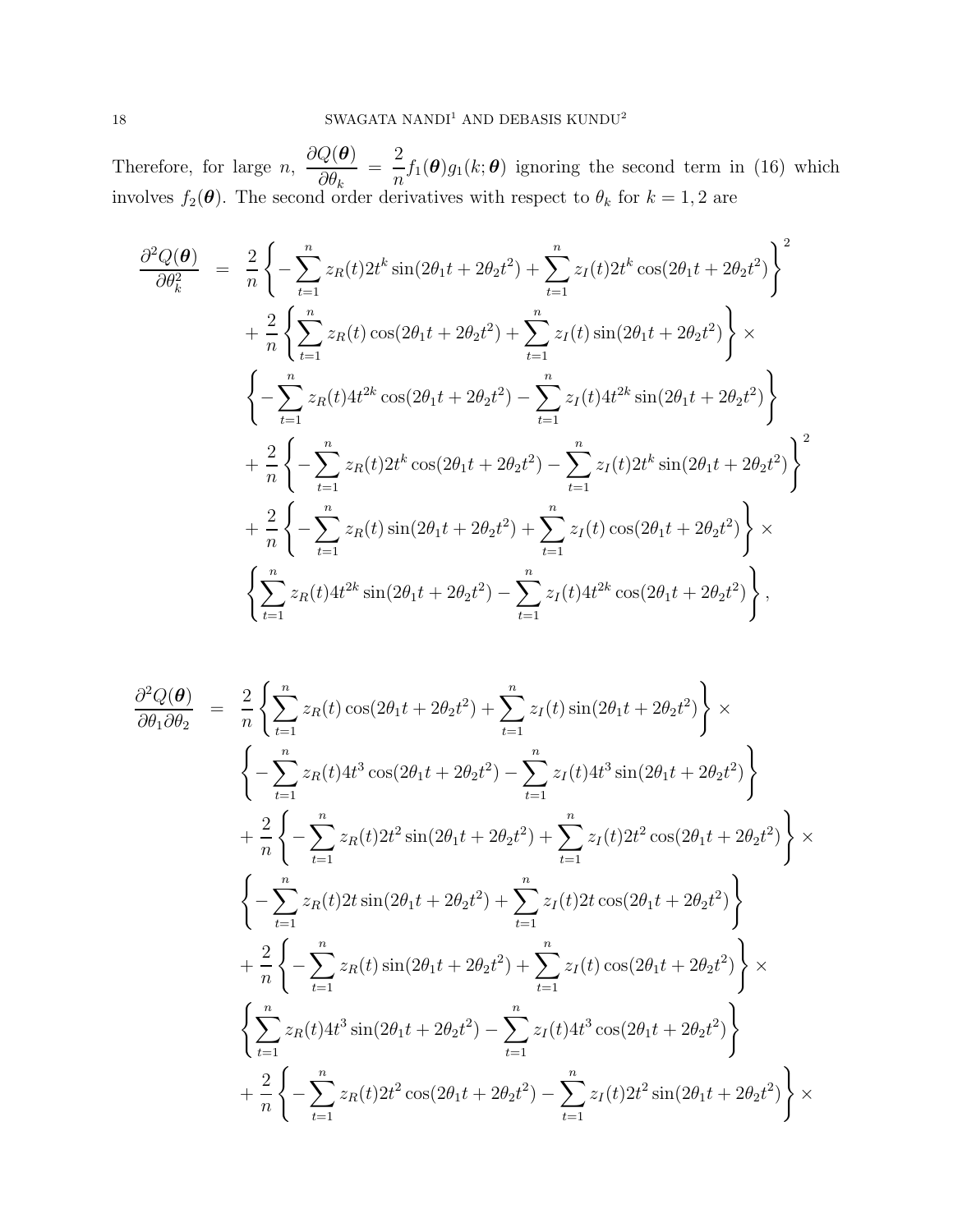$$
\left\{-\sum_{t=1}^{n} z_R(t) 2t \cos(2\theta_1 t + 2\theta_2 t^2) - \sum_{t=1}^{n} z_I(t) 2t \sin(2\theta_1 t + 2\theta_2 t^2)\right\}
$$

Now, we can show the following using Lemma 5, for  $m = 0, \ldots, 4$ ,

$$
\lim_{n \to \infty} \frac{1}{n^3} \frac{\partial^2 Q(\boldsymbol{\theta})}{\partial \theta_1^2} \bigg|_{\boldsymbol{\theta}^0} = -\frac{2}{3} (\sigma_\alpha^2 + \mu_\alpha^2)^2, \tag{18}
$$

$$
\lim_{n \to \infty} \frac{1}{n^5} \frac{\partial^2 Q(\boldsymbol{\theta})}{\partial \theta_2^2} \bigg|_{\boldsymbol{\theta}^0} = -\frac{32}{45} (\sigma_\alpha^2 + \mu_\alpha^2)^2, \tag{19}
$$

$$
\lim_{n \to \infty} \frac{1}{n^4} \frac{\partial^2 Q(\boldsymbol{\theta})}{\partial \theta_1 \partial \theta_2} \bigg|_{\boldsymbol{\theta}^0} = -\frac{2}{3} (\sigma_\alpha^2 + \mu_\alpha^2)^2.
$$
 (20)

Write  $Q'(\boldsymbol{\theta}) = \begin{pmatrix} \frac{\partial Q(\boldsymbol{\theta})}{\partial \theta} \end{pmatrix}$  $\partial\theta_1$ ,  $\partial Q(\boldsymbol{\theta})$  $\partial\theta_2$  $\setminus$ and  $Q''(\boldsymbol{\theta}) =$  $\sqrt{ }$  $\mathbf{I}$  $\partial^2 Q(\boldsymbol{\theta})$  $\partial \theta _{1}^{2}$  $\partial^2 Q(\boldsymbol{\theta})$  $\partial\theta_1\partial\theta_2$  $\stackrel{\sim}{\partial^2} \stackrel{\cdot}{Q} \stackrel{\cdot}{(\bm{\theta})}$  $\partial\theta_1\partial\theta_2$  $\overset{\circ}{\partial^2} Q(\stackrel{\bullet}{\bm{\theta}})$  $\partial \theta _2^2$  $\setminus$ . Define a diagonal matrix  $\mathbf{D} = \text{diag} \left\{ \frac{1}{\sigma} \right\}$  $\frac{1}{n^{\frac{3}{2}}}, \frac{1}{n^{\frac{1}{2}}}$  $n^{\frac{5}{2}}$ Expand  $Q'(\widehat{\boldsymbol{\theta}})$  using bivariate Taylor series expansion around  $\boldsymbol{\theta}^0$ ,

$$
Q'(\widehat{\boldsymbol{\theta}}) - Q'(\boldsymbol{\theta}^0) = (\widehat{\boldsymbol{\theta}} - \boldsymbol{\theta}^0) Q''(\overline{\boldsymbol{\theta}}),
$$

where  $\bar{\theta}$  is a point on the line joining  $\hat{\theta}$  and  $\theta$ . As  $\hat{\theta}$  maximizes  $Q(\theta)$ ,  $Q'(\hat{\theta}) = 0$ , the above equation can be written as

$$
-[Q'(\boldsymbol{\theta}^0)\mathbf{D}] = (\widehat{\boldsymbol{\theta}} - \boldsymbol{\theta}^0)\mathbf{D}^{-1}\mathbf{D}Q''(\bar{\boldsymbol{\theta}})\mathbf{D}
$$

$$
\Rightarrow (\widehat{\boldsymbol{\theta}} - \boldsymbol{\theta}^0)\mathbf{D}^{-1} = -[Q'(\boldsymbol{\theta}^0)\mathbf{D}][\mathbf{D}Q''(\bar{\boldsymbol{\theta}})\mathbf{D}]^{-1},
$$

provided  $[DQ''(\bar{\theta})D]$  is an invertible matrix a.s. Because  $\hat{\theta} \to \theta^0$  a.s. and  $Q''(\theta)$  is a continuous function of  $\theta$ , using continuous mapping theorem, we have

$$
\lim_{n\to\infty}[\mathbf{D}Q''(\bar{\boldsymbol{\theta}})\mathbf{D}] = \lim_{n\to\infty}[\mathbf{D}Q''(\boldsymbol{\theta}^0)\mathbf{D}] = -\boldsymbol{\Sigma},
$$

where  $\Sigma$  can be obtained using (18)-(20) as  $\Sigma = \frac{2(\sigma_{\alpha}^2 + \mu_{\alpha}^2)^2}{2}$ 3  $\begin{pmatrix} 1 & 1 \end{pmatrix}$ 1  $\frac{16}{15}$  $\begin{pmatrix} 1 \\ \frac{16}{15} \end{pmatrix}$ . Using (17), the elements of  $Q'(\boldsymbol{\theta}^0)$ D are

$$
\frac{1}{n^{\frac{3}{2}}}\frac{\partial Q(\boldsymbol{\theta}^{0})}{\partial \theta_{1}}=2\frac{1}{n}f_{1}(\boldsymbol{\theta}^{0})\frac{1}{n^{\frac{3}{2}}}g_{1}(1;\boldsymbol{\theta}^{0})\ \ \text{and}\ \frac{1}{n^{\frac{5}{2}}}\frac{\partial Q(\boldsymbol{\theta}^{0})}{\partial \theta_{2}}=2\frac{1}{n}f_{1}(\boldsymbol{\theta}^{0})\frac{1}{n^{\frac{5}{2}}}g_{1}(2;\boldsymbol{\theta}^{0}).
$$

for large *n*. Therefore, to find the asymptotic distribution of  $Q'(\theta^0)$ **D**, we need to study the large sample distribution of  $\frac{1}{n^{\frac{3}{2}}}g_1(1;\boldsymbol{\theta}^0)$  and  $\frac{1}{n^{\frac{5}{2}}}g_1(2;\boldsymbol{\theta}^0)$ . Replacing  $z_R(t)$  and  $z_I(t)$  in

.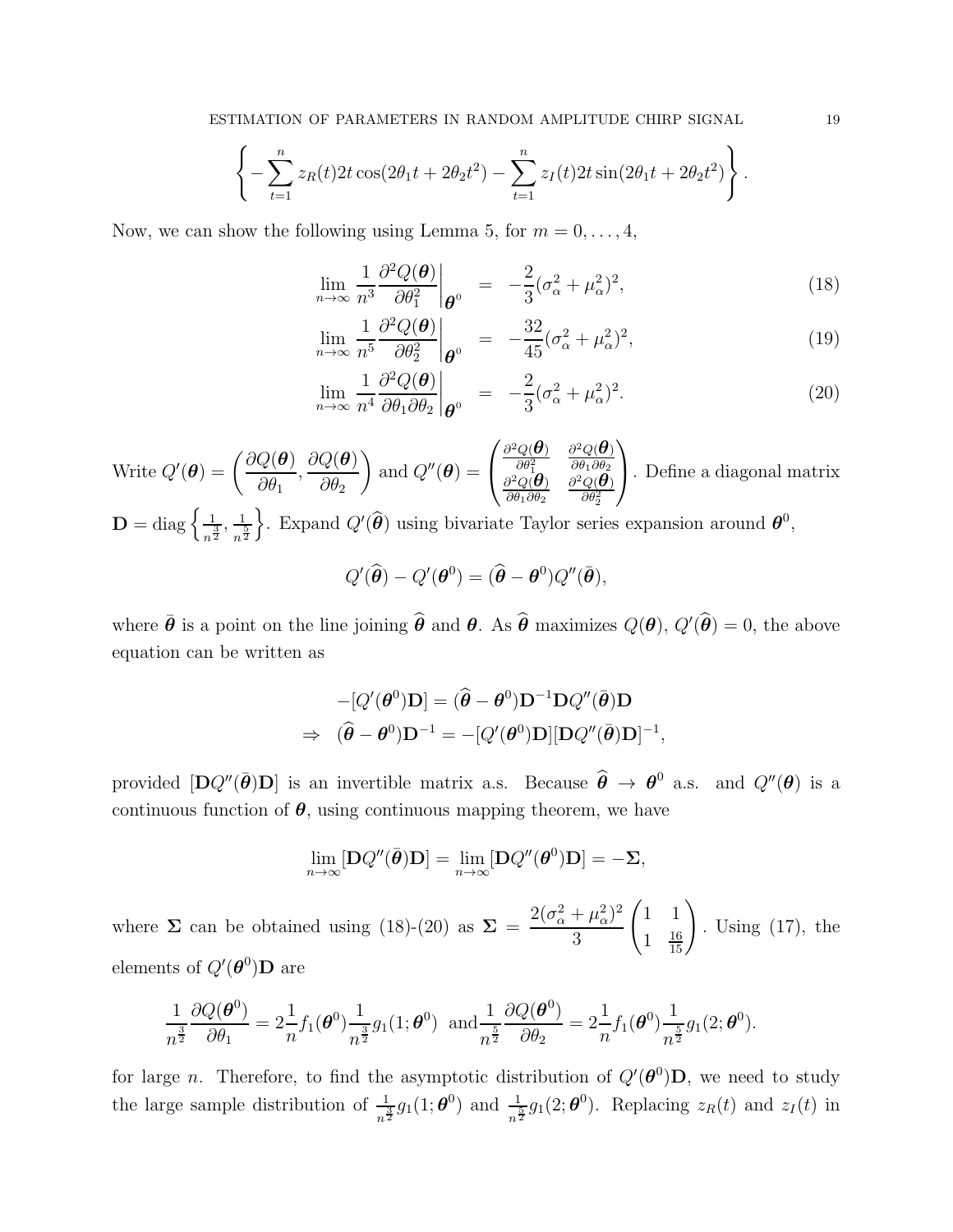$g_1(k; \theta^0)$ ,  $k = 1, 2$ , we have

$$
\frac{1}{n^{\frac{2k+1}{2}}}g_1(k;\theta^0)
$$
\n
$$
= \frac{2}{n^{\frac{2k+1}{2}}} \sum_{t=1}^n t^k z_I(t) \cos(2\theta_1^0 t + 2\theta_2^0 t^2) - \frac{2}{n^{\frac{2k+1}{2}}} \sum_{t=1}^n t^k z_R(t) \sin(2\theta_1^0 t + 2\theta_2^0 t^2)
$$
\n
$$
= \frac{4}{n^{\frac{2k+1}{2}}} \sum_{t=1}^n t^k e_R(t) e_I(t) \cos(2\theta_1^0 t + 2\theta_2^0 t^2) + \frac{4}{n^{\frac{2k+1}{2}}} \sum_{t=1}^n t^k \alpha(t) e_I(t) \cos(\theta_1^0 t + \theta_2^0 t^2)
$$
\n
$$
- \frac{4}{n^{\frac{2k+1}{2}}} \sum_{t=1}^n t^k \alpha(t) e_R(t) \sin(\theta_1^0 t + \theta_2^0 t^2) - \frac{2}{n^{\frac{2k+1}{2}}} \sum_{t=1}^n t^k (e_R^2(t) - e_I^2(t)) \sin(2\theta_1^0 t + 2\theta_2^0 t^2).
$$

The random variables  $e_R(t)e_I(t)$ ,  $\alpha(t)e_R(t)$ ,  $\alpha(t)e_I(t)$  and  $(e_R^2(t) - e_I^2(t))$  are all mean zero finite variance random variables. Therefore,  $E[\frac{1}{3}]$  $\frac{1}{n^{\frac{3}{2}}}g_1(1;\boldsymbol{\theta}^0)]=0$  and  $E[\frac{1}{n^{\frac{3}{2}}}$  $\frac{1}{n^{\frac{5}{2}}}g_1(2;\boldsymbol{\theta}^0)]=0$  for large *n* and all the terms above satisfy the Lindeberg-Feller's condition. So,  $-\frac{1}{3}$  $\frac{1}{n^{\frac{3}{2}}}g_1(1;\boldsymbol{\theta}^0)$  and 1  $\frac{1}{n^{\frac{5}{2}}}g_1(2;\boldsymbol{\theta}^0)$  converge to normal distributions with zero mean and finite variances. In order to find the large sample covariance matrix of  $Q'(\boldsymbol{\theta}^0)$ **D**, we first find the variances of  $\frac{1}{n^{\frac{3}{2}}}g_1(1;\boldsymbol{\theta}^0)$ and  $\frac{1}{n^{\frac{5}{2}}}g_1(2;\boldsymbol{\theta}^0)$  and their covariance.

$$
\operatorname{Var}\left[\frac{1}{n^{\frac{3}{2}}}g_{1}(1;\theta^{0})\right]
$$
\n
$$
= \operatorname{Var}\left[\frac{4}{n^{\frac{3}{2}}} \sum_{t=1}^{n} te_{R}(t)e_{I}(t) \cos(2\theta_{1}^{0}t + 2\theta_{2}^{0}t^{2}) + \frac{4}{n^{\frac{3}{2}}} \sum_{t=1}^{n} t\alpha(t)e_{I}(t) \cos(\theta_{1}^{0}t + \theta_{2}^{0}t^{2}) - \frac{4}{n^{\frac{3}{2}}} \sum_{t=1}^{n} t\alpha(t)e_{R}(t) \sin(\theta_{1}^{0}t + \theta_{2}^{0}t^{2}) - \frac{2}{n^{\frac{3}{2}}} \sum_{t=1}^{n} t(e_{R}^{2}(t) - e_{I}^{2}(t)) \sin(2\theta_{1}^{0}t + 2\theta_{2}^{0}t^{2})\right]
$$
\n
$$
= E\left[\frac{16}{n^3} \sum_{t=1}^{n} t^{2} e_{R}^{2}(t)e_{I}^{2}(t) \cos^{2}(2\theta_{1}^{0}t + 2\theta_{2}^{0}t^{2}) + \frac{16}{n^3} \sum_{t=1}^{n} t^{2} \alpha^{2}(t)e_{I}^{2}(t) \cos^{2}(\theta_{1}^{0}t + \theta_{2}^{0}t^{2}) + \frac{16}{n^3} \sum_{t=1}^{n} t^{2} \alpha^{2}(t)e_{R}^{2}(t) \sin^{2}(\theta_{1}^{0}t + \theta_{2}^{0}t^{2}) + \frac{4}{n^3} \sum_{t=1}^{n} t^{2}(e_{R}^{2}(t) - e_{I}^{2}(t))^{2} \sin^{2}(2\theta_{1}^{0}t + 2\theta_{2}^{0}t^{2})\right]
$$
\n[The cross-product terms vanish due to Lemma 1 and independence of  $\alpha(t)$ ,  $e_{R}(t)$  and  $e_{I}(t)$ .]  
\n
$$
\rightarrow 16.\frac{\sigma^{2}}{2}.\frac{\sigma^{2}}{2}.\frac{1}{6} + 16.\frac{\sigma^{2}}{2}.\left(\sigma_{\alpha}^{2} + \mu_{\alpha}^{2}\right).\frac{1}{6} + 16.\frac{\sigma^{2}}{2}.\left(\sigma_{\alpha}^{2}
$$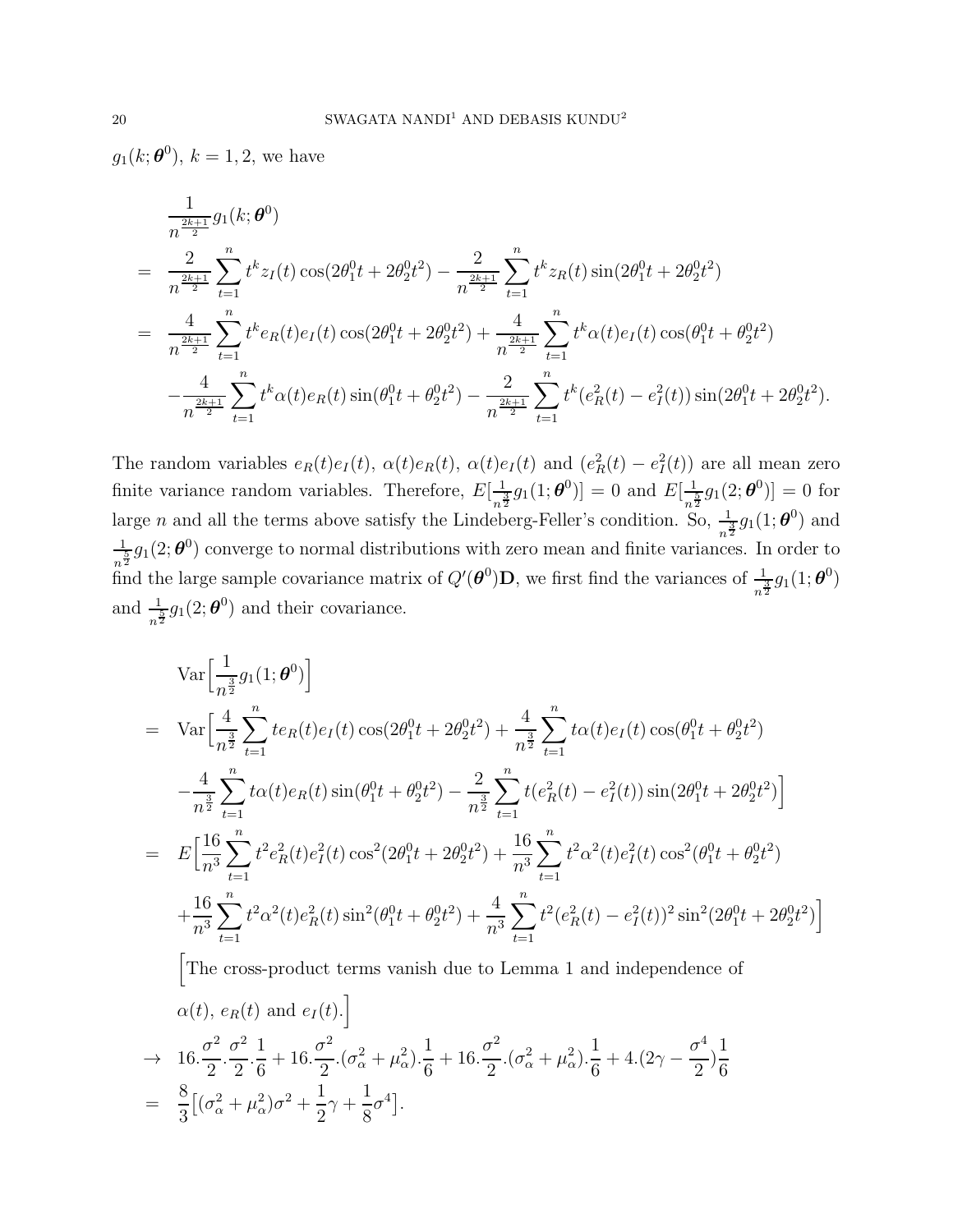Similarly, we can show that for large  $n$ 

$$
\operatorname{Var}\Big[\frac{1}{n^{\frac{5}{2}}}g_1(2;\boldsymbol{\theta}^{0})\Big] \to \frac{8}{5}\Big[(\sigma_{\alpha}^2 + \mu_{\alpha}^2)\sigma^2 + \frac{1}{2}\gamma + \frac{1}{8}\sigma^4\Big],
$$
  
\n
$$
\operatorname{Cov}\Big[\frac{1}{n^{\frac{3}{2}}}g_1(1;\boldsymbol{\theta}^{0}), \frac{1}{n^{\frac{5}{2}}}g_1(2;\boldsymbol{\theta}^{0})\Big] \to 2\Big[(\sigma_{\alpha}^2 + \mu_{\alpha}^2)\sigma^2 + \frac{1}{2}\gamma + \frac{1}{8}\sigma^4\Big].
$$

Now, note that  $Q'(\boldsymbol{\theta}^0)$ **D** can be written as

$$
Q'(\boldsymbol{\theta}^{0})\mathbf{D} = \frac{2}{n}f_{1}(\boldsymbol{\theta}^{0})\Big[\frac{1}{n^{\frac{3}{2}}}g_{1}(1;\boldsymbol{\theta}^{0}), \frac{1}{n^{\frac{5}{2}}}g_{1}(2;\boldsymbol{\theta}^{0})\Big].
$$
\n(21)

.

Then, as  $n \to \infty$ ,  $\frac{2}{n}$  $\frac{2}{n} f_1(\boldsymbol{\theta}^0) \stackrel{a.s.}{\longrightarrow} 2(\sigma_{\alpha}^2 + \mu_{\alpha}^2)$  and

$$
\left[\frac{1}{n^{\frac{3}{2}}}g_1(1;\boldsymbol{\theta}^0), \frac{1}{n^{\frac{5}{2}}}g_1(2;\boldsymbol{\theta}^0)\right] \stackrel{d}{\longrightarrow} \mathcal{N}_2(\mathbf{0},\boldsymbol{\Gamma}),
$$

where

$$
\Gamma = 8\left[ (\sigma_{\alpha}^2 + \mu_{\alpha}^2)\sigma^2 + \frac{1}{2}\gamma + \frac{1}{8}\sigma^4 \right] \begin{bmatrix} \frac{1}{3} & \frac{1}{4} \\ \frac{1}{4} & \frac{1}{5} \end{bmatrix}
$$

Therefore, using (17) and (21), Slutsky's theorem can be applied. Hence, as  $n \to \infty$ ,

$$
Q'(\boldsymbol{\theta}^0)\mathbf{D} \stackrel{d}{\longrightarrow} \mathcal{N}_2(\mathbf{0}, 4(\sigma^2_{\alpha} + \mu^2_{\alpha})^2\mathbf{\Gamma}),
$$

and hence

$$
(\widehat{\boldsymbol{\theta}} - \boldsymbol{\theta}^0)\mathbf{D}^{-1} \stackrel{d}{\longrightarrow} \mathcal{N}_2(\mathbf{0}, 4(\sigma_\alpha^2 + \mu_\alpha^2)^2 \mathbf{\Sigma}^{-1} \mathbf{\Gamma} \mathbf{\Sigma}^{-1}).
$$

That proves the theorem.

## Appendix C

As defined in section 3,  $z_R^p$  $\frac{p}{R}(t)$  and  $z_I^p$  $I_I^p(t)$  are real and imaginary parts of  $y^2(t)$  in case of multicomponent model (5) and are given as follows:

$$
z_R^p(t) = \sum_{k=1}^p \alpha_k^2(t) \cos(2(\theta_{1k}^0 t + \theta_{2k}^0 t^2)) + 2 \sum_{k \neq j} \alpha_k(t) \alpha_j(t) \cos(\theta_{1k}^0 t + \theta_{1j}^0 t + \theta_{2k}^0 t^2 + \theta_{2j}^0 t^2)
$$
  
+  $(e_R^2(t) - e_I^2(t)) + 2 \sum_{k=1}^p \alpha_k(t) \Big\{ e_R(t) \cos(\theta_{1k}^0 t + \theta_{2k}^0 t^2) - e_I(t) \sin(\theta_{1k}^0 t + \theta_{2k}^0 t^2), \Big\}$   

$$
z_I^p(t) = \sum_{k=1}^p \alpha_k^2(t) \sin(2(\theta_{1k}^0 t + \theta_{2k}^0 t^2)) + 2 \sum_{k \neq j} \alpha_k(t) \alpha_j(t) \sin(\theta_{1k}^0 t + \theta_{1j}^0 t + \theta_{2k}^0 t^2 + \theta_{2j}^0 t^2)
$$
  
+  $2e_R(t)e_I(t) + 2 \sum_{k=1}^p \alpha_k(t) \Big\{ e_R(t) \sin(\theta_{1k}^0 t + \theta_{2k}^0 t^2) + e_I(t) \cos(\theta_{1k}^0 t + \theta_{2k}^0 t^2) \Big\}.$ 

Now a lemma similar to Lemma 5 is required for the multicomponent model (5).

П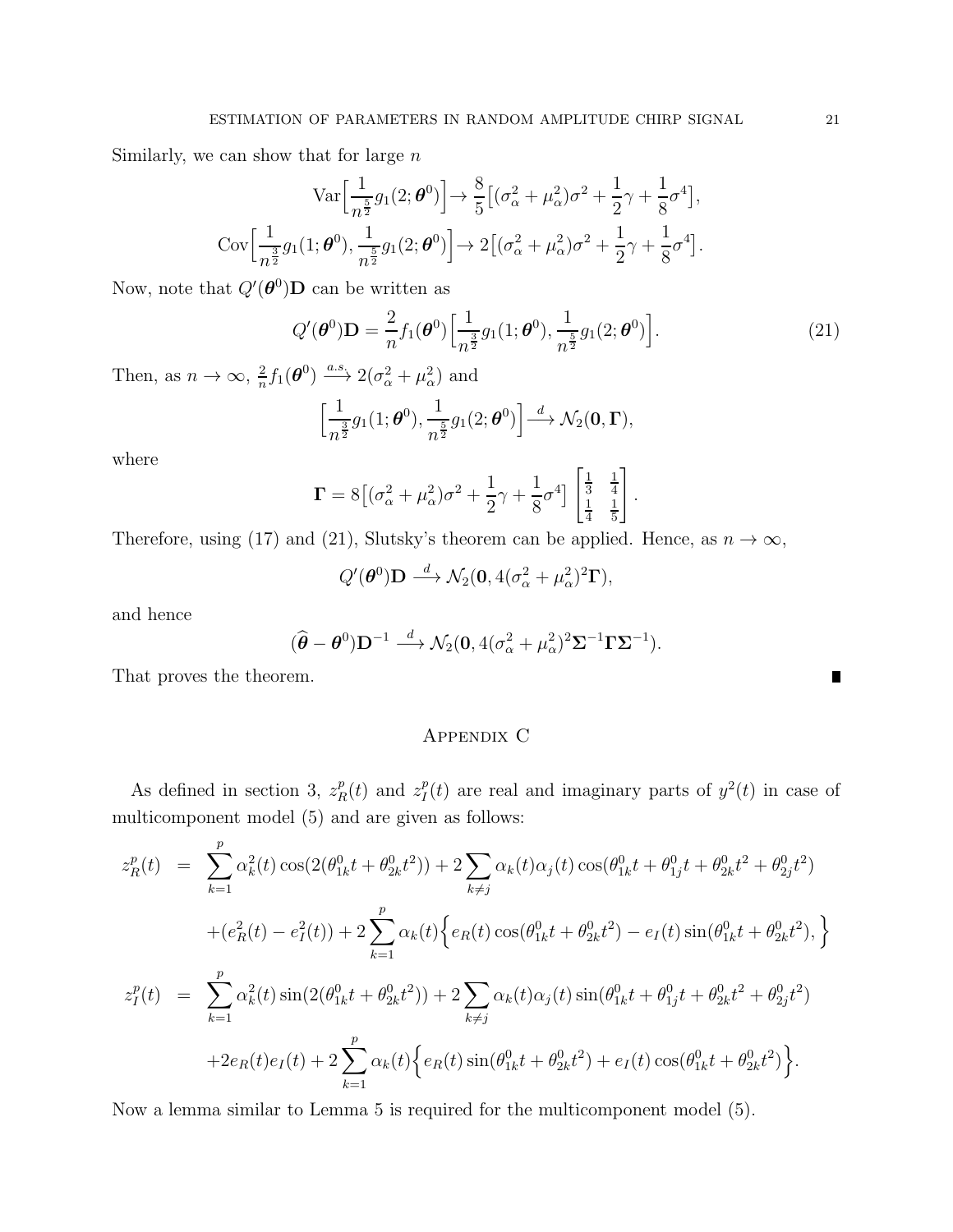Lemma 6. Under assumptions 2, 5 and 6, the following results are true for model (5).

$$
\frac{1}{n^{m+1}} \sum_{t=1}^{n} t^{m} z_R^p(t) \cos(2\theta_{1k}^0 t + 2\theta_{2k}^0 t^2) = \frac{1}{2(m+1)} (\sigma_{k\alpha}^2 + \mu_{k\alpha}^2),
$$
  
\n
$$
\frac{1}{n^{m+1}} \sum_{t=1}^{n} t^{m} z_I^p(t) \cos(2\theta_{1k}^0 t + 2\theta_{2k}^0 t^2) = 0,
$$
  
\n
$$
\frac{1}{n^{m+1}} \sum_{t=1}^{n} t^{m} z_R^p(t) \sin(2\theta_{1k}^0 t + 2\theta_{2k}^0 t^2) = 0,
$$
  
\n
$$
\frac{1}{n^{m+1}} \sum_{t=1}^{n} t^{m} z_I^p(t) \sin(2\theta_{1k}^0 t + 2\theta_{2k}^0 t^2) = \frac{1}{2(m+1)} (\sigma_{k\alpha}^2 + \mu_{k\alpha}^2),
$$
  
\nand  $m = 0, 1, \ldots, 4$ 

 $k = 1, 2, \ldots, p \text{ and } m = 0, 1, \ldots, 4.$ 

Proof. of Lemma 6: Along the same line, as in the proof of Lemma 5, it can be shown that

$$
\{e_R(t)e_I(t)\}\stackrel{i.i.d.}{\sim} \left(0, \frac{\sigma^4}{2}\right), \quad \{e_R^2(t) - e_I^2(t)\}\stackrel{i.i.d.}{\sim} \left(0, 2\gamma - \frac{\sigma^4}{2}\right),
$$
  

$$
\{\alpha_k(t)e_R(t)\}\stackrel{i.i.d.}{\sim} \left(0, (\sigma_{k\alpha}^2 + \mu_{k\alpha}^2)\frac{\sigma^2}{2}\right), \quad \{\alpha_k(t)e_I(t)\}\stackrel{i.i.d.}{\sim} \left(0, (\sigma_{k\alpha}^2 + \mu_{k\alpha}^2)\frac{\sigma^2}{2}\right). \quad (22)
$$

Consider

$$
\frac{1}{n^{m+1}} \sum_{t=1}^{n} t^{m} z_R^p(t) \cos(2\theta_{1k}^0 t + 2\theta_{2k}^0 t^2)
$$
\n
$$
= \frac{1}{n^{m+1}} \sum_{t=1}^{n} t^{m} \left\{ \sum_{j=1}^{p} \alpha_j^2(t) \cos^2(2\theta_{1j}^0 t + 2\theta_{2j}^0 t^2) \right\} \cos^2(2\theta_{1k}^0 t + 2\theta_{2k}^0 t^2)
$$
\n
$$
+ \frac{1}{n^{m+1}} \sum_{t=1}^{n} t^{m} (e_R^2(t) - e_I^2(t)) \cos(2\theta_{1k}^0 t + 2\theta_{2k}^0 t^2)
$$
\n
$$
+ \frac{2}{n^{m+1}} \sum_{t=1}^{n} t^{m} \sum_{j=1}^{p} \alpha_j(t) \left\{ e_R(t) \cos(\theta_{1j}^0 t + \theta_{2j}^0 t^2) - e_I(t) \sin(\theta_{1j}^0 t + \theta_{2j}^0 t^2) \right\} \cos(2\theta_{1k}^0 t + 2\theta_{2k}^0 t^2)
$$
\n
$$
+ \frac{2}{n^{m+1}} \sum_{t=1}^{n} t^{m} \sum_{j \neq k} \alpha_j(t) \alpha_k(t) \cos(\theta_{1k}^0 t + \theta_{1j}^0 t + \theta_{2k}^0 t^2 + \theta_{2j}^0 t^2) \cos(2\theta_{1k}^0 t + 2\theta_{2k}^0 t^2).
$$

The second, third and fourth terms converge to zero a.s. using Corollary of Lemma 3 and results given in (22). Using the same trick as used in the proof of Lemma 5, we can show that the first term

$$
\frac{1}{n^{m+1}} \sum_{t=1}^{n} t^m \left\{ \sum_{j=1}^{p} \alpha_j^2(t) \cos^2(2\theta_{1j}^0 t + 2\theta_{2j}^0 t^2) \right\} \cos^2(2\theta_{1k}^0 t + 2\theta_{2k}^0 t^2) \xrightarrow{a.s.} \frac{1}{2(m+1)} (\sigma_{k\alpha}^2 + \mu_{k\alpha}^2),
$$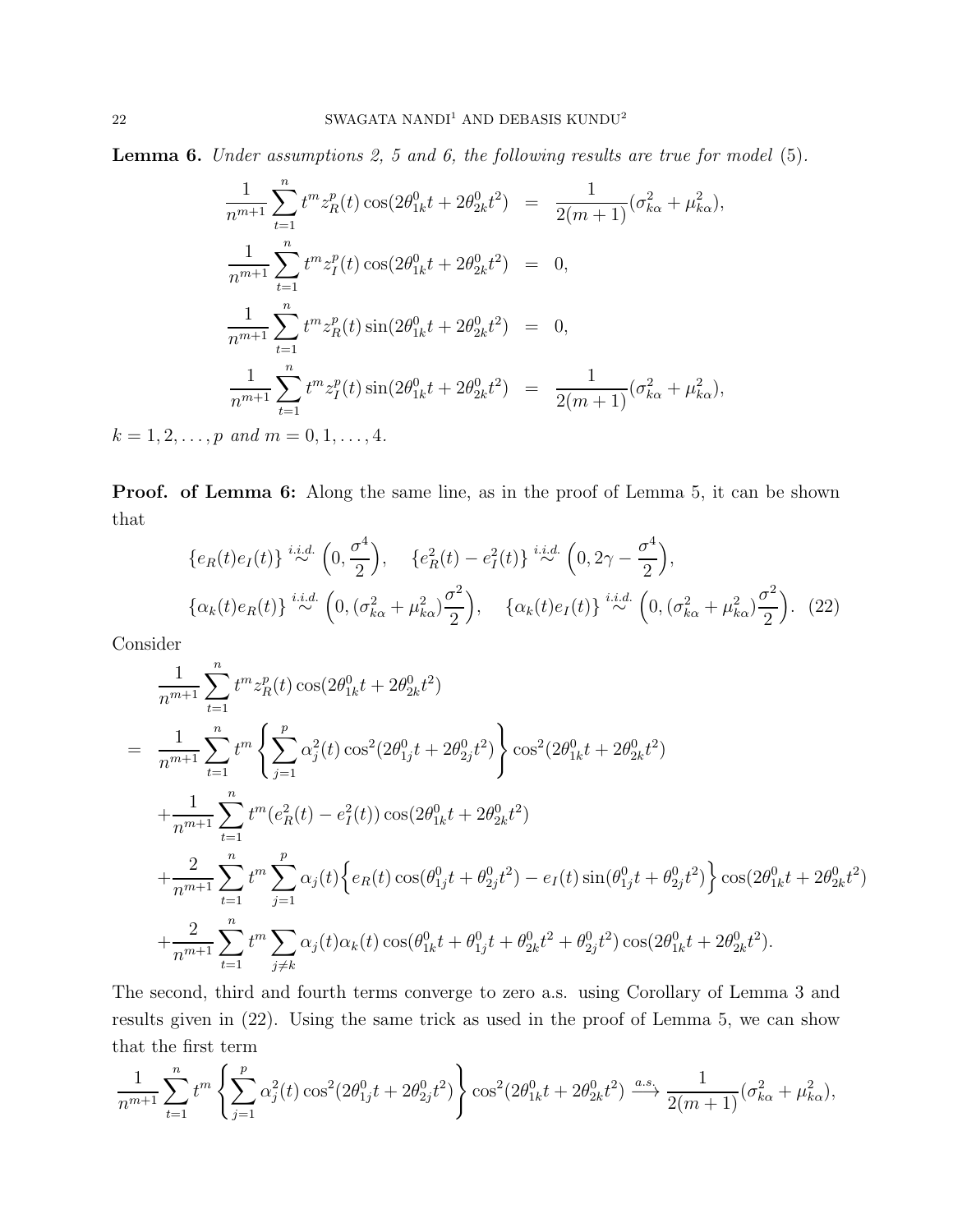using Lemma 1 for  $m = 0, 1, \ldots, 4$ . Similarly, the other three identities can be proved.

**Lemma 7.** Let  $\widehat{\boldsymbol{\theta}}_k = (\widehat{\theta}_{1k}, \widehat{\theta}_{2k})$  be an estimate of  $\boldsymbol{\theta}_k^0 = (\theta_{1k}^0, \theta_{2k}^0)$  that maximizes  $Q_p(\boldsymbol{\theta})$  locally and for any  $\epsilon > 0$ , let  $S_{k\epsilon} = {\theta_k : |\theta_k - \theta_k^0| > \epsilon}$  for some fixed  $\theta_k^0 \in (0, \pi) \times (0, \pi)$ . If for any  $\epsilon > 0$ ,

$$
\overline{\lim}_{n \to \infty} \sup_{S_{k\epsilon}} \frac{1}{n} \big[ Q_p(\boldsymbol{\theta}_k) - Q_p(\boldsymbol{\theta}_k^0) \big] < 0, \quad a.s. \tag{23}
$$

then as  $n \to \infty$ ,  $\hat{\theta}_k \stackrel{a.s.}{\longrightarrow} \theta_k^0$ , that is,  $\hat{\theta}_{1k} \stackrel{a.s.}{\longrightarrow} \theta_{1k}^0$  and  $\hat{\theta}_{2k} \stackrel{a.s.}{\longrightarrow} \theta_{2k}^0$ ,  $k = 1, \ldots, p$ .

The proof of Lemma 7 is similar to the proof of Lemma 2, so is omitted.

**Proof of Theorem 3.1:** We first consider  $\frac{1}{n}Q_p(\theta_k^0)$ . Using Lemma 6, it can be shown similarly, as in the proof of Theorem 2.1 that

$$
\frac{1}{n}Q_p(\boldsymbol{\theta}_k^0) \xrightarrow{a.s.} (\sigma_{k\alpha}^2 + \mu_{k\alpha}^2).
$$
\n(24)

Now, write  $Q_p(\boldsymbol{\theta}_k) = R_1 + R_2$ , where

$$
R_1 = \left[\frac{1}{n}\sum_{t=1}^n \left\{ z_R^p(t) \cos(2\theta_{1k}t + 2\theta_{k2}t^2) + z_I^p(t) \sin(2\theta_{1k}t + 2\theta_{2k}t^2) \right\} \right]^2,
$$
  
\n
$$
R_2 = \left[\frac{1}{n}\sum_{t=1}^n \left\{ -z_R^p(t) \sin(2\theta_{1k}t + 2\theta_{2k}t^2) + z_I^p(t) \cos(2\theta_{1k}t + 2\theta_{2k}t^2) \right\} \right]^2.
$$

Consider

$$
\lim_{n\to\infty} \sup_{S_{k\epsilon}} R_1
$$
\n
$$
= \lim_{n\to\infty} \sup_{S_{k\epsilon}} \left[ \frac{1}{n} \sum_{t=1}^n \left\{ z_R^p(t) \cos(2\theta_{1k}t + 2\theta_{k2}t^2) + z_I^p(t) \sin(2\theta_{1k}t + 2\theta_{2k}t^2) \right\} \right]^2
$$
\n
$$
= \lim_{n\to\infty} \sup_{S_{k\epsilon}} \left[ \frac{1}{n} \sum_{t=1}^n \left( \sum_{j=1}^p \left\{ \alpha_j^2(t) \cos[2(\theta_{1j}^0 - \theta_{1k})t + 2(\theta_{2j}^0 - \theta_{2k})t^2] \right\} \right.
$$
\n
$$
+ 2e_R^2(t)e_I^2(t) \sin(2\theta_{1k}t + 2\theta_{2k}t^2) + (e_R^2(t) - e_I^2(t)) \cos(2\theta_{1k}t + 2\theta_{2k}t^2)
$$
\n
$$
+ 2\sum_{j=1}^p \alpha_j(t) \left\{ e_R(t) \cos[(2\theta_{1j}^0 - \theta_{1k})t + (2\theta_{2j}^0 - \theta_{2k})t^2] \right.\right.
$$
\n
$$
+ e_I(t) \sin[(2\theta_{1j}^0 - \theta_{1k})t + (2\theta_{2j}^0 - \theta_{2k})t^2] \right\}
$$
\n
$$
+ 2\sum_{j\neq l} \alpha_j(t)\alpha_l(t) \cos(\theta_{1k}^0 t + \theta_{1l}^0 t + \theta_{2k}^0 t^2 + \theta_{2l}^0 t^2) \cos(2\theta_{1k}t + 2\theta_{2k}t^2)
$$
\n
$$
+ 2\sum_{j\neq l} \alpha_j(t)\alpha_l(t) \cos(\theta_{1k}^0 t + \theta_{1l}^0 t + \theta_{2k}^0 t^2 + \theta_{2l}^0 t^2) \cos(2\theta_{1k}t + 2\theta_{2k}t^2) \right)]^2
$$

и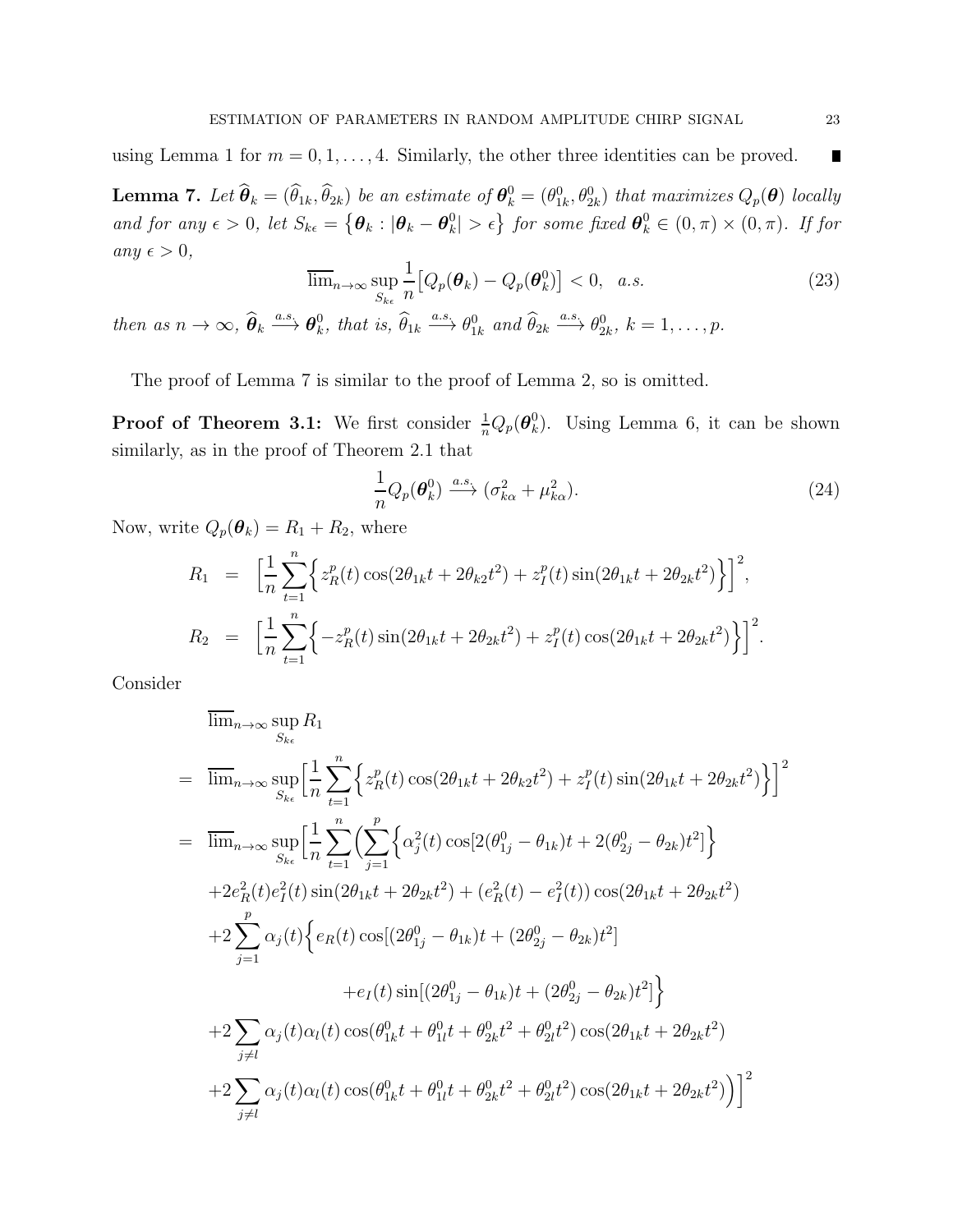$$
= \overline{\lim}_{n\to\infty} \sup_{|\theta_k - \theta_k^0| > \epsilon} \left[ \frac{1}{n} \sum_{t=1}^n \left( \sum_{j=1}^p \left\{ \left( \alpha_j^2(t) - (\sigma_{j\alpha}^2 + \mu_{j\alpha}^2) \right) \cos[2(\theta_{1j}^0 - \theta_{1k})t + 2(\theta_{2j}^0 - \theta_{2k})t^2 \right\} \right. \\ \left. + (\sigma_{j\alpha}^2 + \mu_{j\alpha}^2) \right) \cos[2(\theta_{1j}^0 - \theta_{1k})t + 2(\theta_{2j}^0 - \theta_{2k})t^2] \right\} \\ + 2 \sum_{j=1}^p \alpha_j(t) \left\{ e_R(t) \cos[(2\theta_{1j}^0 - \theta_{1k})t + (2\theta_{2j}^0 - \theta_{2k})t^2] + e_I(t) \sin[(2\theta_{1j}^0 - \theta_{1k})t + (2\theta_{2j}^0 - \theta_{2k})t^2] \right\} \\ + 2 \sum_{j\neq l} \alpha_j(t)\alpha_l(t) \cos(\theta_{1k}^0 t + \theta_{1l}^0 t + \theta_{2k}^0 t^2 + \theta_{2l}^0 t^2) \cos(2\theta_{1k} t + 2\theta_{2k} t^2) \\ + 2 \sum_{j\neq l} \alpha_j(t)\alpha_l(t) \cos(\theta_{1k}^0 t + \theta_{1l}^0 t + \theta_{2k}^0 t^2 + \theta_{2l}^0 t^2) \cos(2\theta_{1k} t + 2\theta_{2k} t^2) \right]^2
$$

[The second and third terms inside the squared bracket vanish using Lemma 3.]  $\stackrel{a.s.}{\longrightarrow} 0,$ 

using Lemmas 1, 3 and 6. Similarly, we can show that  $\overline{\lim}_{n\to\infty} \sup_{S_{k\epsilon}} R_2 \stackrel{a.s.}{\longrightarrow} 0$ . Therefore,  $\lim_{n\to\infty}$ sup  $S_{\epsilon}$ 1 n  $\left[Q_p(\boldsymbol{\theta}_k)-Q_p(\boldsymbol{\theta}_k^0)\right]=\overline{\lim}_{n\to\infty}\sup$  $S_{k\epsilon}$  $\left[R_1 + R_2 - \frac{1}{n}\right]$  $\frac{1}{n}Q_p(\boldsymbol{\theta}_k^0)\right] \rightarrow -(\sigma_{k\alpha}^2 + \mu_{k\alpha}^2)^2 < 0$  a.s.

Then, using Lemma 7,  $\hat{\theta}_{1k}$  and  $\hat{\theta}_{2k}$  which maximizes  $Q_p(\theta)$  locally, are strongly consistent estimators for  $\theta_{1k}^0$  and  $\theta_{2k}^0$ , respectively.

#### Appendix D

In this Appendix, we prove Theorem 3.3. The unknown parameters are estimated by maximizing  $Q_p(\theta)$  locally. Let  $Q'_p(\theta)$  be the  $p \times 1$  vector of first order derivatives and  $Q''_p(\theta)$ be the matrix of second derivatives. Then, the elements of  $Q'_p(\theta)$  can be written as

$$
\frac{\partial Q_p(\boldsymbol{\theta})}{\partial \theta_k} = \frac{2}{n} f_1^p(\boldsymbol{\theta}) g_1^p(k; \boldsymbol{\theta}) + \frac{2}{n} f_2^p(\boldsymbol{\theta}) g_2^p(k; \boldsymbol{\theta}), \quad k = 1, ..., p
$$
\n
$$
f_1^p(\boldsymbol{\theta}) = \sum_{t=1}^n z_R^p(t) \cos(2\theta_1 t + 2\theta_2 t^2) + \sum_{t=1}^n z_I^p(t) \sin(2\theta_1 t + 2\theta_2 t^2),
$$
\n
$$
g_1^p(k; \boldsymbol{\theta}) = \sum_{t=1}^n z_I^p(t) 2t^k \cos(2\theta_1 t + 2\theta_2 t^2) - \sum_{t=1}^n z_R^p(t) 2t^k \sin(2\theta_1 t + 2\theta_2 t^2),
$$
\n
$$
f_2^p(\boldsymbol{\theta}) = \sum_{t=1}^n z_I^p(t) \cos(2\theta_1 t + 2\theta_2 t^2) - \sum_{t=1}^n z_R^p(t) \sin(2\theta_1 t + 2\theta_2 t^2),
$$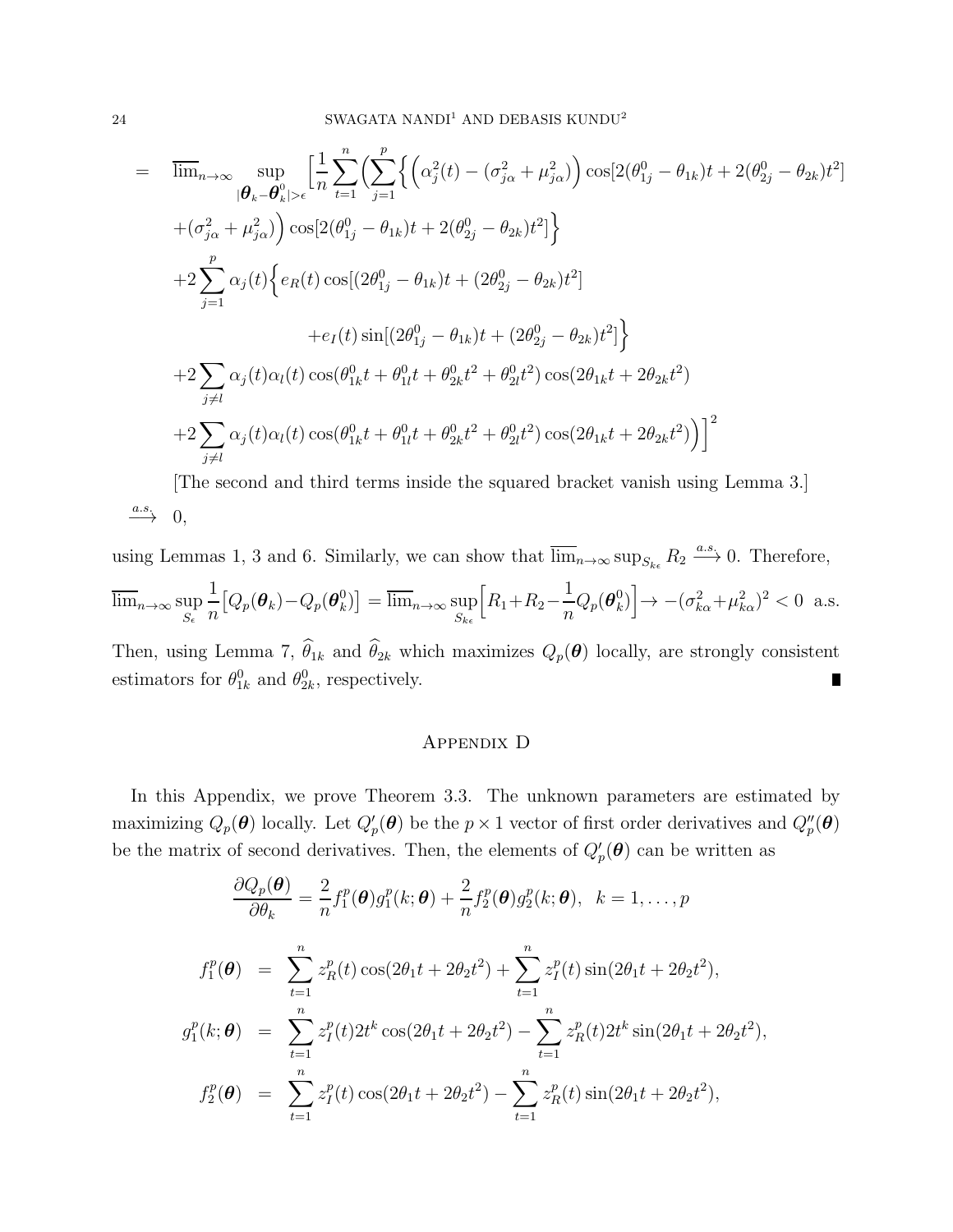$$
g_2^p(k; \theta) = -\sum_{t=1}^n z_I^p(t) 2t^k \sin(2\theta_1 t + 2\theta_2 t^2) - \sum_{t=1}^n z_R^p(t) 2t^k \cos(2\theta_1 t + 2\theta_2 t^2).
$$

Using Lemma 6, similarly as (17), we have

(a) 
$$
\lim_{n \to \infty} \frac{1}{n} f_1^p(\theta_k^0) = (\sigma_{k\alpha}^2 + \mu_{k\alpha}^2)
$$
 and (b)  $\lim_{n \to \infty} \frac{1}{n} f_2^p(\theta_k^0) = 0$  a.s. (25)

for  $k = 1, \ldots, p$ . Now, as in the proof of Theorem 2.2, we can write

$$
(\widehat{\boldsymbol{\theta}}_k - \boldsymbol{\theta}_k^0)\mathbf{D}^{-1} = -[Q'_p(\boldsymbol{\theta}_k^0)\mathbf{D}][\mathbf{D}Q''_p(\bar{\boldsymbol{\theta}}_k)\mathbf{D}]^{-1}, \ \ k = 1, \ldots, p
$$

where  $\bar{\theta}_k$  is a point on the line joining  $\hat{\theta}_k$  and  $\theta_k^0$ ,  $k = 1, \ldots, p$ . Therefore, to prove the asymptotic independence of  $(\hat{\theta}_k - \theta_k^0)D^{-1}$  and  $(\hat{\theta}_j - \theta_j^0)D^{-1}$ ,  $k \neq j$  we need to show that

$$
\mathbf{\Sigma}^p = ((\Sigma^p_{ij})) = \text{Cov}\Big[Q'_p(\boldsymbol{\theta}_k^0)\mathbf{D}, Q'_p(\boldsymbol{\theta}_j^0)\mathbf{D}\Big] = \mathbf{0}.
$$

Assume  $p = 2$ . Now because of  $(25)(b)$ , to prove

$$
\Sigma_{kj}^2 = \text{Cov}\left[\frac{1}{n^{\frac{2k+1}{2}}}\left.\frac{\partial Q_2(\boldsymbol{\theta})}{\partial \boldsymbol{\theta}}\right|_{\boldsymbol{\theta}_1^0}, \frac{1}{n^{\frac{2j+1}{2}}}\left.\frac{\partial Q_2(\boldsymbol{\theta})}{\partial \boldsymbol{\theta}}\right|_{\boldsymbol{\theta}_2^0}\right] = 0, \ \ k, j = 1, 2,
$$

it is enough to show that for  $k,j=1,2$ 

$$
Cov\left[\frac{1}{n^{\frac{2k+1}{2}}}g_1^2(k,\boldsymbol{\theta}_1^0),\frac{1}{n^{\frac{2j+1}{2}}}g_1^2(j,\boldsymbol{\theta}_2^0),\right] = 0.
$$

Here  $\Sigma_{kj}^2$  denote the  $(k, j)$ -th element of  $\Sigma^p$  with  $p = 2$ . Expanding  $-\frac{1}{2k}$  $\frac{1}{n^{\frac{2k+1}{2}}}g_1^2(k;\boldsymbol\theta_1^0)$  $_1^0$ , using  $z_R^p$  $\frac{p}{R}(t)$  and  $z_I^p$  $I_I^p(t)$ , we have

$$
\begin{array}{lll} & \frac{1}{n^{\frac{2k+1}{2}}}g_{1}^{2}(k;\boldsymbol{\theta}_{1}^{0})\\&=&\frac{2}{n^{\frac{2k+1}{2}}}\left[\sum\limits_{t=1}^{n}z_{I}^{p}(t)t^{k}\cos(2\theta_{11}^{0}t+2\theta_{21}^{0}t^{2})-\sum\limits_{t=1}^{n}z_{R}^{p}(t)t^{k}\sin(2\theta_{11}^{0}t+2\theta_{21}^{0}t^{2})\right]\\&=&\frac{2}{n^{\frac{2k+1}{2}}}\sum\limits_{t=1}^{n}t^{k}\alpha_{2}^{2}(t)\sin(2\theta_{12}^{0}t-2\theta_{11}^{0}t+2\theta_{22}^{0}t^{2}-2\theta_{21}^{0}t^{2})+\frac{2}{n^{\frac{2k+1}{2}}}\sum\limits_{t=1}^{n}t^{k}e_{R}(t)e_{I}(t)\cos(2\theta_{11}^{0}t+2\theta_{21}^{0}t^{2})\\&+\frac{2}{n^{\frac{2k+1}{2}}}\sum\limits_{t=1}^{n}t^{k}\alpha_{1}(t)\alpha_{2}(t)\sin(\theta_{11}^{0}t-\theta_{12}^{0}t+\theta_{21}^{0}t^{2}-\theta_{22}^{0}t^{2})-\frac{1}{n^{\frac{2k+1}{2}}}\sum\limits_{t=1}^{n}t^{k}(e_{R}^{2}(t)-e_{I}^{2}(t))\sin(2\theta_{11}^{0}t+2\theta_{21}^{0}t^{2})\\&-\frac{2}{n^{\frac{2k+1}{2}}}\sum\limits_{t=1}^{n}t^{k}\alpha_{1}(t)e_{R}(t)\sin(\theta_{11}^{0}t+\theta_{21}^{0}t^{2})-\frac{2}{n^{\frac{2k+1}{2}}}\sum\limits_{t=1}^{n}t^{k}\alpha_{2}(t)e_{R}(t)\sin(2\theta_{11}^{0}t-\theta_{12}^{0}t+2\theta_{21}^{0}t^{2}-\theta_{22}^{0}t^{2})\\&+\frac{2}{n^{\frac{2k+1}{2}}}\sum\limits_{t=1}^{n}t^{k}\alpha_{1}(t)e_{I}(t)\cos(\theta_{11}^{0}t+\theta_{21}^{0}t^{2})+\frac{2}{n^
$$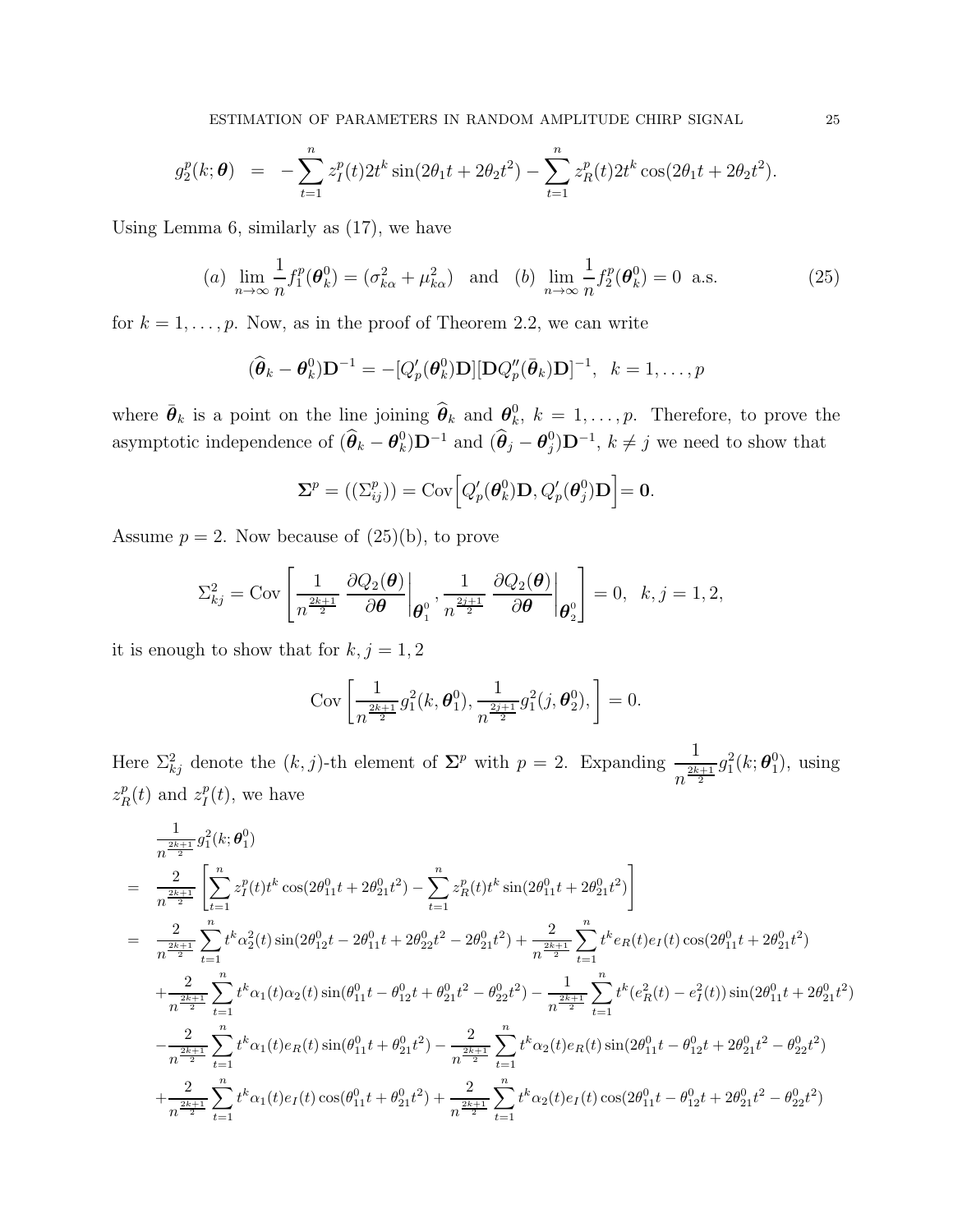$$
= \frac{2}{n^{\frac{2k+1}{2}}} \sum_{t=1}^{n} t^{k} \Big( \alpha_{2}^{2}(t) - (\sigma_{2\alpha}^{2} + \mu_{2\alpha}^{2}) \sin(2\theta_{12}^{0}t - 2\theta_{11}^{0}t + 2\theta_{22}^{0}t^{2} - 2\theta_{21}^{0}t^{2})
$$
  
+ 
$$
\frac{2}{n^{\frac{2k+1}{2}}} \sum_{t=1}^{n} t^{k} e_{R}(t) e_{I}(t) \cos(2\theta_{11}^{0}t + 2\theta_{21}^{0}t^{2})
$$
  
+ 
$$
\frac{2}{n^{\frac{2k+1}{2}}} \sum_{t=1}^{n} t^{k} \alpha_{1}(t) \alpha_{2}(t) \sin(\theta_{11}^{0}t - \theta_{12}^{0}t + \theta_{21}^{0}t^{2} - \theta_{22}^{0}t^{2}) - \frac{1}{n^{\frac{2k+1}{2}}} \sum_{t=1}^{n} t^{k} (e_{R}^{2}(t) - e_{I}^{2}(t)) \sin(2\theta_{11}^{0}t + 2\theta_{21}^{0}t^{2})
$$
  
- 
$$
\frac{2}{n^{\frac{2k+1}{2}}} \sum_{t=1}^{n} t^{k} \alpha_{1}(t) e_{R}(t) \sin(\theta_{11}^{0}t + \theta_{21}^{0}t^{2}) - \frac{2}{n^{\frac{2k+1}{2}}} \sum_{t=1}^{n} t^{k} \alpha_{2}(t) e_{R}(t) \sin(2\theta_{11}^{0}t - \theta_{12}^{0}t + 2\theta_{21}^{0}t^{2} - \theta_{22}^{0}t^{2})
$$
  
+ 
$$
\frac{2}{n^{\frac{2k+1}{2}}} \sum_{t=1}^{n} t^{k} \alpha_{1}(t) e_{I}(t) \cos(\theta_{11}^{0}t + \theta_{21}^{0}t^{2}) + \frac{2}{n^{\frac{2k+1}{2}}} \sum_{t=1}^{n} t^{k} \alpha_{2}(t) e_{I}(t) \cos(2\theta_{11}^{0}t - \theta_{12}^{0}t + 2\theta_{21}^{0}t^{2} - \theta_{22}^{0}t^{2}),
$$

using Lemma 4. Similarly,  $\frac{1}{n^{\frac{2k+1}{2}}}g_1^2(k;\boldsymbol{\theta}_2^0)$  $_{2}^{\circ}$ ) can be expressed as

$$
\frac{1}{n^{\frac{2k+1}{2}}} g_1^2(k; \theta_2^0)
$$
\n
$$
= \frac{2}{n^{\frac{2k+1}{2}}} \sum_{t=1}^n t^k (\alpha_1^2(t) - (\sigma_{1\alpha}^2 + \mu_{1\alpha}^2) \sin(2\theta_{11}^0 t - 2\theta_{12}^0 t + 2\theta_{21}^0 t^2 - 2\theta_{22}^0 t^2)
$$
\n
$$
+ \frac{2}{n^{\frac{2k+1}{2}}} \sum_{t=1}^n t^k e_R(t) e_I(t) \cos(2\theta_{12}^0 t + 2\theta_{22}^0 t^2)
$$
\n
$$
+ \frac{2}{n^{\frac{2k+1}{2}}} \sum_{t=1}^n t^k \alpha_1(t) \alpha_2(t) \sin(\theta_{12}^0 t - \theta_{11}^0 t + \theta_{22}^0 t^2 - \theta_{21}^0 t^2) - \frac{1}{n^{\frac{2k+1}{2}}} \sum_{t=1}^n t^k (e_R^2(t) - e_I^2(t)) \sin(2\theta_{12}^0 t + 2\theta_{22}^0 t^2)
$$
\n
$$
- \frac{2}{n^{\frac{2k+1}{2}}} \sum_{t=1}^n t^k \alpha_2(t) e_R(t) \sin(\theta_{12}^0 t + \theta_{22}^0 t^2) - \frac{2}{n^{\frac{2k+1}{2}}} \sum_{t=1}^n t^k \alpha_1(t) e_R(t) \sin(2\theta_{12}^0 t - \theta_{11}^0 t + 2\theta_{22}^0 t^2 - \theta_{21}^0 t^2)
$$
\n
$$
+ \frac{2}{n^{\frac{2k+1}{2}}} \sum_{t=1}^n t^k \alpha_2(t) e_I(t) \cos(\theta_{12}^0 t + \theta_{22}^0 t^2) + \frac{2}{n^{\frac{2k+1}{2}}} \sum_{t=1}^n t^k \alpha_1(t) e_I(t) \cos(2\theta_{12}^0 t - \theta_{11}^0 t + 2\theta_{22}^0 t^2 - \theta_{21}^0 t^2).
$$
\n(27)

Under the assumption of independence of  $\alpha_1(t)$  and  $\alpha_2(t)$  and using Lemmas 1, 3 and 4 on expressions (26) and (27), we can show that

$$
Cov\left[\frac{1}{n^{\frac{2k+1}{2}}}g_1^2(k,\boldsymbol{\theta}_1^0),\frac{1}{n^{\frac{2j+1}{2}}}g_1^2(j,\boldsymbol{\theta}_2^0),\right] = 0, \text{ for } k \neq j = 1, 2.
$$

Therefore,  $\Sigma^2$  is a zero matrix and  $(\widehat{\boldsymbol{\theta}}_1 - \boldsymbol{\theta}_1^0)$  $_{1}^{0})\mathbf{D}^{-1}$  and  $(\widehat{\boldsymbol{\theta}}_{2}-\boldsymbol{\theta}_{2}^{0})$  $_{2}^{0}$ )D<sup>-1</sup> are asymptotically independently distributed when  $p = 2$ . Similarly, for  $p > 2$ , it can be proved that  $(\hat{\theta}_k \theta_k^0$ ) $\mathbf{D}^{-1}$  and  $(\widehat{\theta}_j - \theta_j^0)\mathbf{D}^{-1}$  for  $k \neq j$  are asymptotically independently distributed.